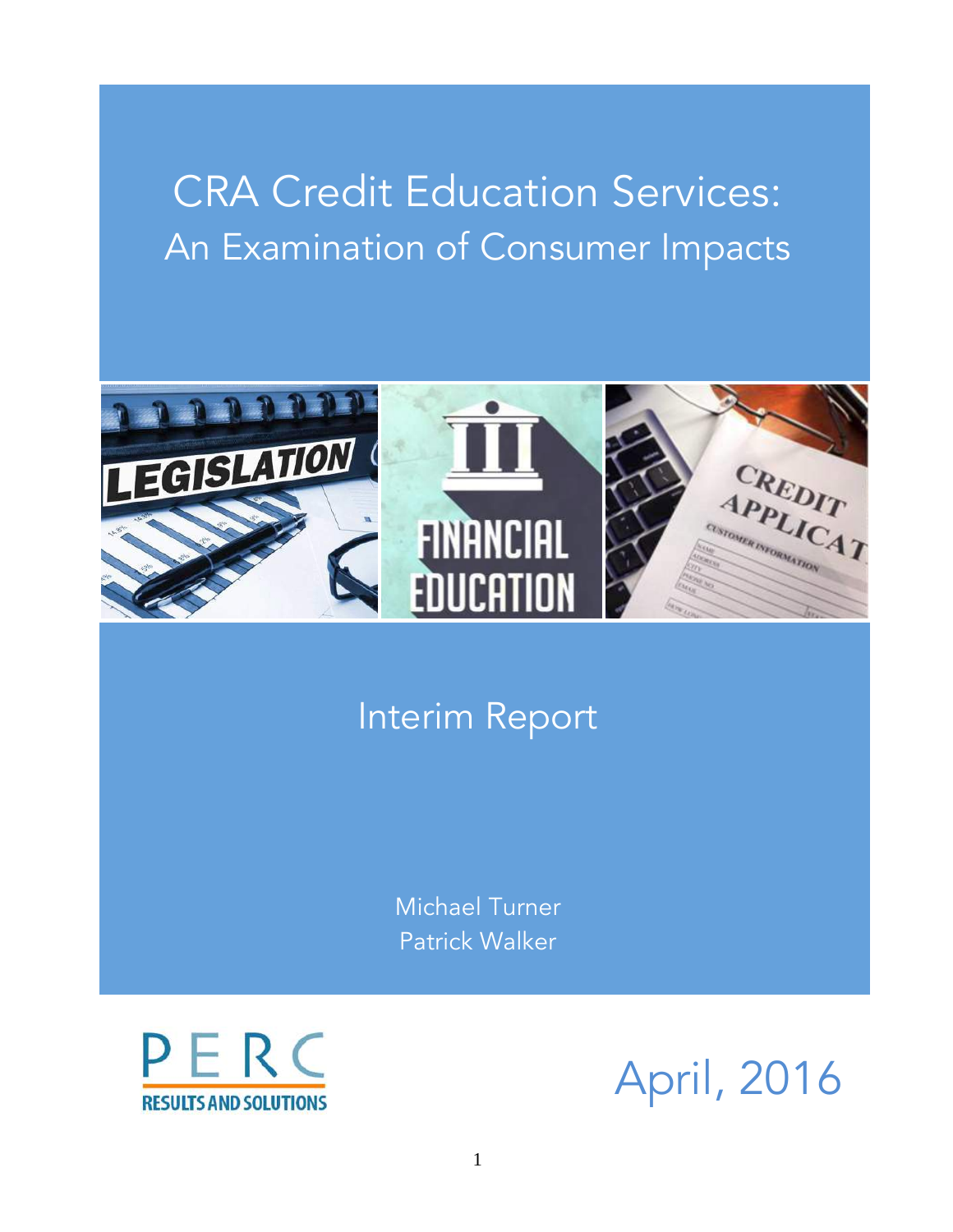#### *Abstract*

*This study was designed to gauge the impact of a personalized credit education service from a national credit bureau on consumer understanding of credit reports and scores as measured by changes in credit scores during a period after the completion of the service as well as participant feedback on the perceived value of the credit education session.* 

*For those who completed the personalized credit education session with a credit advisor from a nationwide consumer reporting agency (CRA), most seemed to benefit. More than 85% of those who completed the personalized credit education session with a credit advisor and completed a follow-up survey reported that the experience was useful—with many reporting profound and positive impacts on their overall credit literacy.* 

*In an earlier PERC / University of Arizona joint study and in this interim PERC report, individuals who completed the personalized credit education session saw material benefits (credit score improvement resulting in movement into a better credit risk tier) at higher rates than those who only read generic literature on credit reports and credit scores—22% vs. 13% in the earlier analysis. In both the studies, the majority of those who took the credit education session witnessed credit score increases in the months following the credit education session. In the new analysis presented in this interim report, 68% of such consumers witnessed a credit score increase with 38% witnessing a credit score increase greater than 20 points.* 

*One limitation from this analysis is that it did not measure longer-term impacts on credit score stability and by extension longer-term financial stability. Recent analysis from the JP Morgan Chase Institute and Center for Financial Services Innovation's (CFSI) FinLab highlights the prodigious volatility experienced by the modal American consumer over time.<sup>1</sup>*

*The full and final report with the full sample of individuals and small business owners will be released during the Summer of 2016 by PERC.*

 $\frac{1}{1}$  Wintraub, Noah. "What Do Financial Volatility and Resiliency Have in Common?" March 25, 2016. Forbes. Downloaded at http://www.forbes.com/sites/jpmorganchase/2016/03/25/what-do-financial-volatility-and-resiliencyhave-in-common/#3bce668921d6 The JPMorgan Chase Institute analyzed anonymous transaction data from 2.5 million customers and found that households across the income spectrum struggle with managing income and expense volatility. They further found that people don't have a sufficient cushion to weather an exogenous shock such as an unexpected job loss, divorce, or a major illness/injury. This only highlights the need for personalized credit report and credit score education to increase awareness among the broader population on how behavior affects credit scores and credit reports, and why that matters to financial well being and manageability.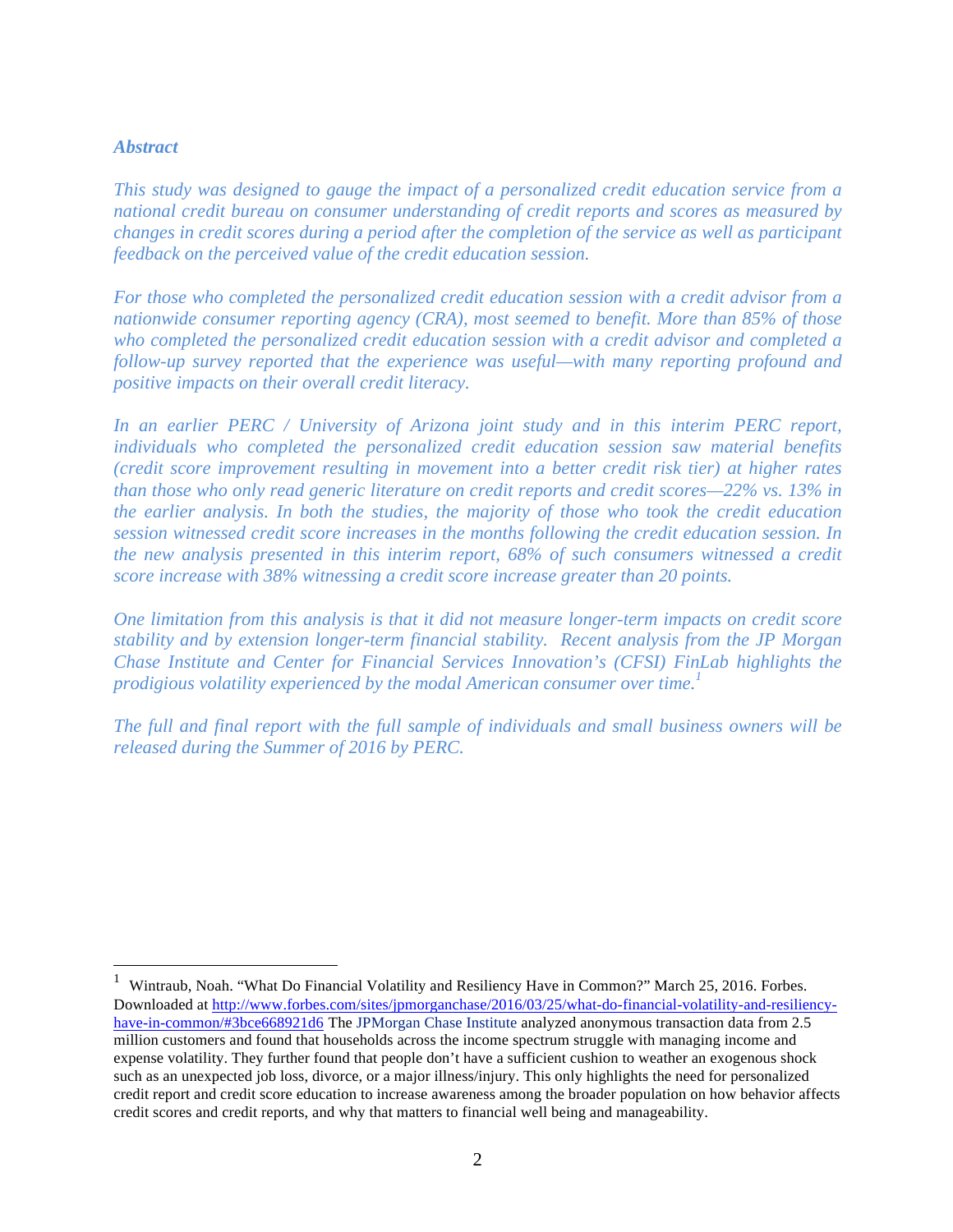## Table of Contents

| 3. Participating Community Development Organizations and Client Testimonials  17 |  |
|----------------------------------------------------------------------------------|--|
|                                                                                  |  |
|                                                                                  |  |
|                                                                                  |  |
|                                                                                  |  |
|                                                                                  |  |
|                                                                                  |  |
|                                                                                  |  |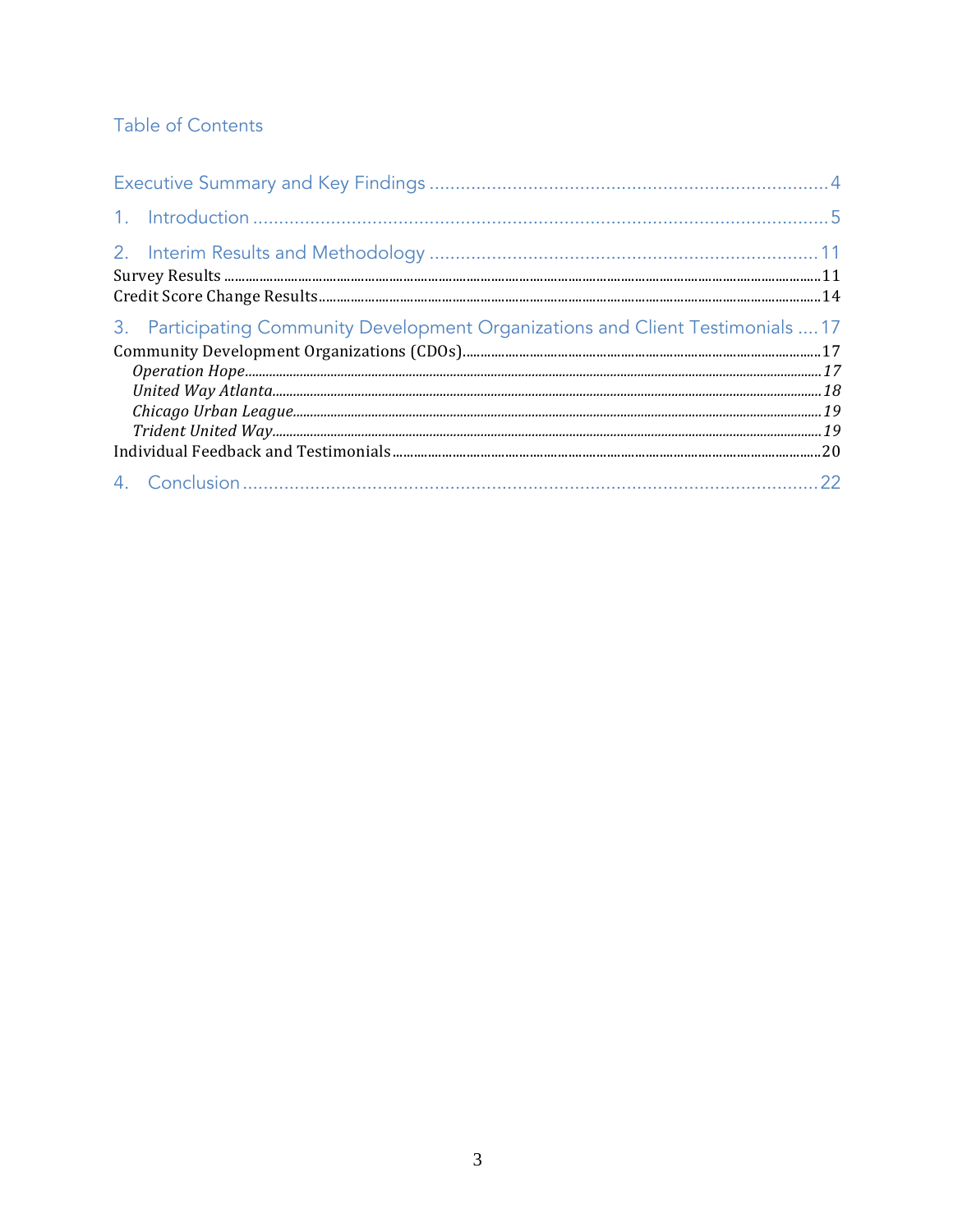### <span id="page-3-0"></span>**Executive Summary and Key Findings**

For a variety of reasons, many consumers remain confused about the basic facts relating to credit reports, credit scores, and how their behavior impacts each. Given the importance of credit reports and credit scores to an individual's ability to access affordable credit, this lack of credit report and score literacy should be of concern for policy makers and consumer advocates. Perversely, the Credit Repair Organizations Act (CROA) acts to inhibit the use of fee based credit report and score education services with waiting periods and intimidating legal disclaimers. It was aimed at fraudulent credit repair organizations and written prior to the development of direct-to-consumer credit report and score information and education services by the likes of the national credit bureaus, FICO, and certainly on-line service such as Credit Karma.

This interim report presents findings from a larger ongoing study examining the impacts of the CROA upon consumer behavior when using services provided by the national credit bureaus that offer advice on how to improve their credit scores. Additionally, our research design seeks to measure the impacts of personalized credit education from a national credit bureau on a consumer's credit standing. That is, after completing a personalized credit education session does the consumer experience any benefit? Finally, the ongoing research includes a survey of those who completed the personalized credit education session and those who dropped off in an effort to understand better the consumers' views on whether the experience was beneficial or why they did not complete a session. Key findings from the interim report include:

- **Personalized credit education materially benefits consumers:** For the Credit Educator group, nearly three times as many consumers, 23%, improved and moved up score bands (such as from subprime to near prime or prime) compared to the number that moved down a score band, 8%, three months following the credit education session. For the control group, there is no systematic change in the distribution, with the same share moving up as moved down, 7%.
- **Nearly 7 in 10 experience score increase after personalized credit education session**: In the interim results, 68% see a credit score rise using the VantageScore 3.0 three months after the credit education. A full 30% of those receiving personalized credit education from a credit bureau advisor experienced a score increase between 1 and 20 points, while an astounding 38% experienced a score increase of 21 points or more 90 days after completing the session.
- **Nearly all participants report improved understanding of credit reports and credit scores after completing personalized credit education session**: 93% of those completing a personalized credit education session with a credit bureau credit advisor reported that they have a better understanding of the actions they can take to improve their credit score.
- **Most consumers likely to act on knowledge**: More than half of those who completed a personalized credit education session with a credit bureau credit advisor reported that the would request their free annual credit reports from each of the three national credit bureaus (63%), are more likely to review their credit reports (59%), and are more likely to dispute any perceived errors in their credit reports (58%).

<span id="page-3-1"></span>4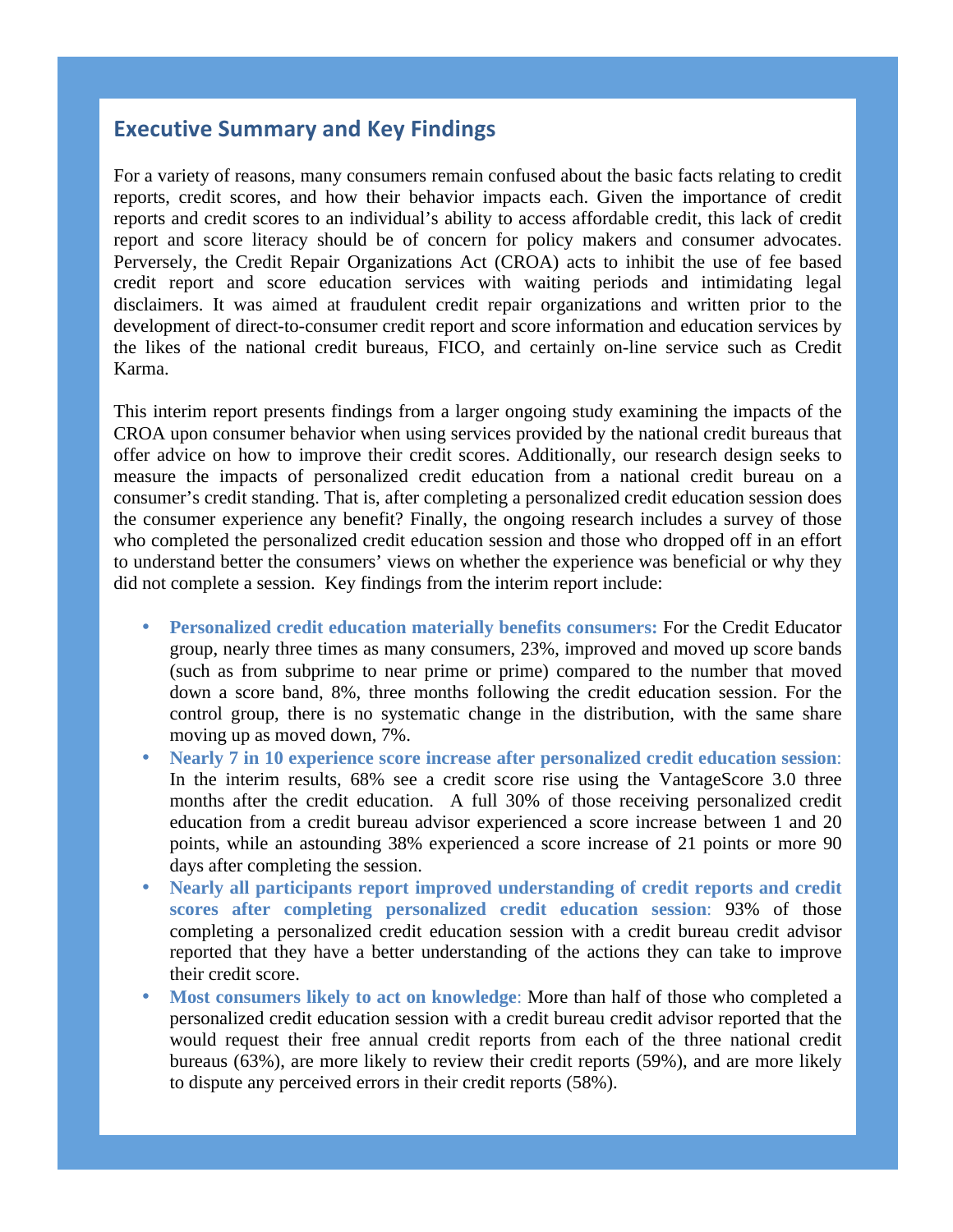## **1. Introduction**

*Connecting the Dots—Credit Reports and Credit Scores Enable Asset Building. Asset Building is linked to Sustainable Poverty Alleviation.*

For more than a generation, the link between asset building and poverty alleviation has been documented and well understood.<sup>2</sup> While earlier poverty alleviation programs in the U.S. focused upon income, since 1990 this has been recognized as necessary but insufficient. Instead, it was established that true poverty alleviation can only be sustained when a household is able to build assets and generate enduring wealth.

According to the Corporation for Enterprise Development (CFED), households invest and grow wealth by "…leveraging savings through debt financing and public incentives that allow them to purchase a home, make financial investments or start a business."<sup>3</sup> Despite evidence of the relatively higher risk and lower returns for lower-income and minority home/small business owners versus their middle-income white counterparts, owning a home and/or small business remains virtually the only sources of asset building and wealth creation available to lowerincome households.<sup>4</sup>

Since 2007, the Policy and Economic Research Council (PERC), along with the Center for Financial Services Innovation (CFSI) and CFED have been publicly raising awareness about the link between credit reporting, on one hand, and asset building on the other. PERC, CFSI, and CFED brought attention to the fact that access to credit is necessary to enable asset building. However, they estimated that as many as 54 million Credit Invisibles—people with either no credit report or insufficient data in their credit report to generate a credit score—were trapped by the "Credit Catch 22"—that in order to qualify for credit, you must already have established credit.<sup>5</sup> The CFPB paper *Data Point: Credit Invisibles* estimates that around 1-in-5 adults (around 45 million) are unscoreable with traditional credit scores using traditional credit data.<sup>6</sup> As with past PERC work, this report finds much higher rates of unscoreability among members of lower-income households, where the CFPB finds 45% of adults in the lowest income census tracts are unscoreable.

While separate policy efforts are afoot to thicken credit files by having non-financial payment data included in consumer credit reports—a national effort known as the "Alternative Data

https://static.newamerica.org/attachments/3856-the-asset-building-potential-of-shared-equity-

 <sup>2</sup> Sherraden, Michael and Neil Gilbert. *Assets and the Poor: New American Welfare Policy*. Routledge. February 1991. See also Sherraden, Michael and Signe-Mary McKernan. *Asset Building and Low-Income Families*. Urban

 $3$  Asset Building FAQ. Corporation for Enterprise Development. Text downloaded from http://cfed.org/about/asset\_building\_faq/

<sup>&</sup>lt;sup>4</sup> Jacobus, Rick and John Emmeus Davis. "The Asset Building Potential of Shared Equity Homeownership." New America Foundation. Washington, DC. January 2010. Downloadable at

homeownership/Shared\_Equity\_Jacobus\_Davis\_1\_2010.9719b1f6de3f45a5a1f439eb4c69e89b.pdf<br><sup>5</sup> See Jacob, Katy and Rachel Schneider. Market Interest in Alternative Data Services and Credit Scoring, The Center for Financial Services Innovation (CFSI), December 2006 for this Fair Isaac estimate.<br><sup>6</sup> Kenneth P. Brevoort, Philipp Grimm, and Michelle Kambara. "Data Point: Credit Invisibles." CFPB. May 2015.

Available at: http://files.consumerfinance.gov/f/201505\_cfpb\_data-point-credit-invisibles.pdf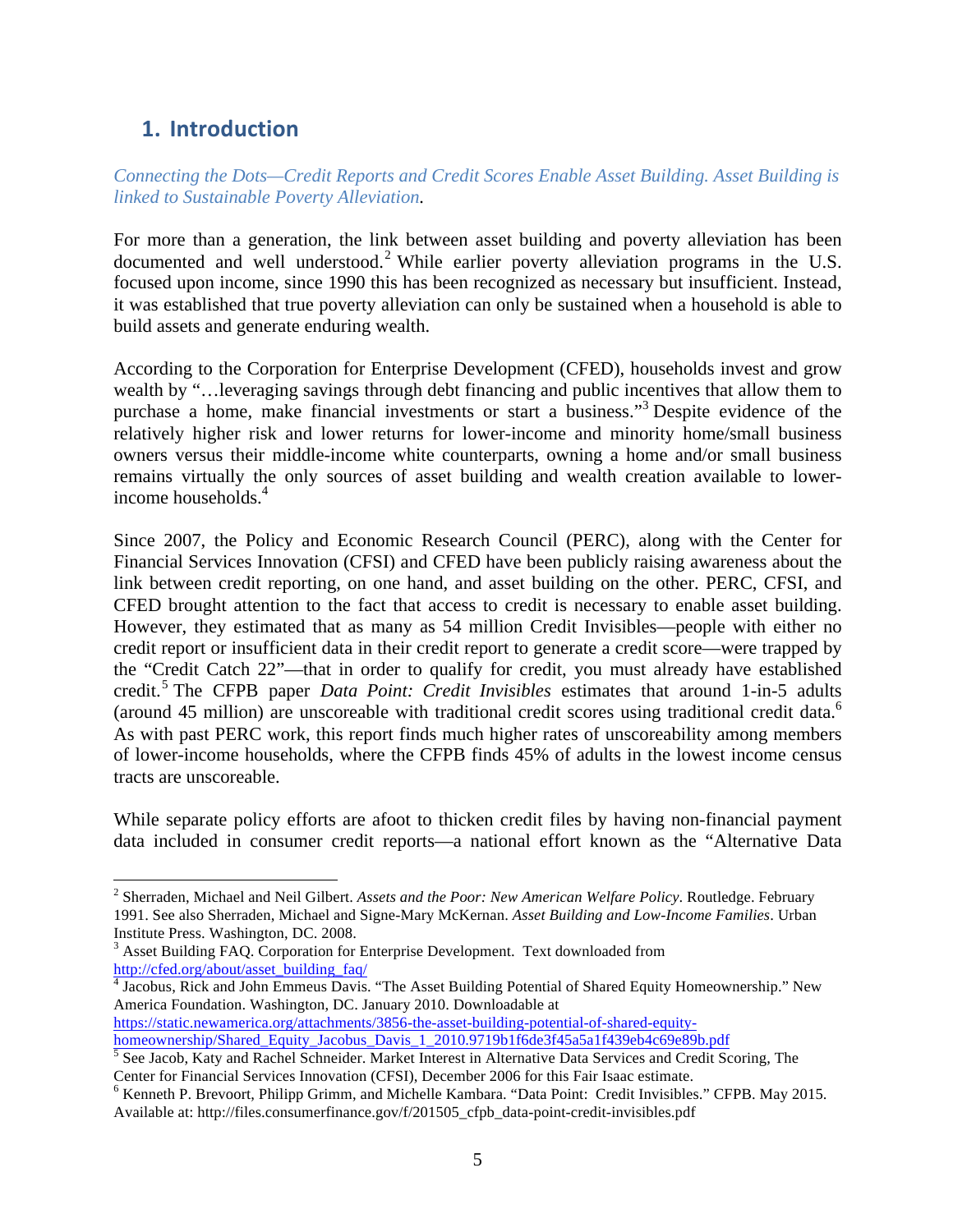Initiative"—by exposing the magnitude and plight of Credit Invisibles in the US, much needed policymaker attention is now being allocated to the need for lower income Americans to engage with their credit reports and credit scores to aid them on their pathway out of poverty.

The simple truth is that credit reports and credit scores are of paramount importance. They are the keys that enable Americans to access affordable credit needed to generate wealth and build assets. Given low levels of understanding about credit reports and credit scores, empowering a full range of market responses is responsible social policy.

#### *Credit Reports and Credit Scores Increasingly Important*

An estimated 3 billion credit reports are issued every year to lenders and other companies for risk management and other permissible purposes.<sup>7</sup> More than 10 billion credit scores are purchased annually in the US, including for origination and account maintenance purposes.<sup>8</sup> These credit reports and credit scores are used by lenders to assess consumer credit risk and ultimately help determine the price of credit, the amounts of credit extended and whether credit applications are approved.<sup>9</sup> A consumer could save thousands of dollars a year from lower interest payments on their mortgage, auto loan, and credit cards if they maintain a high credit rating relative to what they would pay with a lower, subprime or near prime credit

rating.

Since a consumer's credit standing results from their behavior, it is clear how important it is for consumers to understand the basics of credit scores, credit reports, and, importantly, how their behavior impacts them. Even a blemish that a consumer believes to be minor can stay with them for many years.

Congress has recognized the importance of improving consumer credit report and score literacy. In 2003, Congress passed the Fair and Accurate Transactions Act ("FACT Act"). Among other things, the FACT Act granted consumers access to one free credit report (often referred to



 $<sup>7</sup>$  This CDIA estimate come from CFPB. "Fact Sheet: Credit Reporting Market." 2012. Available at:</sup>

http://files.consumerfinance.gov/f/201207\_cfpb\_factsheet\_credit-reporting-market.pdf <sup>8</sup> A 9.9 billion TowerGroup estimate is found in CFPB, "The impact of differences

between consumer- and creditor-purchased credit scores", July  $19<sup>th</sup>$ , 2011. Available at:

http://files.consumerfinance.gov/f/2011/07/Report\_20110719\_CreditScores.pdf), and Stuart Pratt of the CDIA noted that "CDIA member products are used in more than nine billion transactions each year" in his September  $10^{th}$ , 2014 Statements for Subcommittee on Financial Institutions and Consumer Credit (United States House of Representatives) on "An Overview of the Credit Reporting System." Available at:

http://financialservices.house.gov/uploadedfiles/hhrg-113-ba15-wstate-spratt-20140910.pdf. In 2011, FICO noted that "About 10 billion FICO® Scores are purchased in the U.S. alone each year," in a FICO Score Fact Sheet (http://www.fico.com/en/node/8140?file=5283). And a 2015 Yahoo Finance article noted that while FICO produced 10 billion scores, VantageScore produced 6 billion (see http://finance.yahoo.com/news/vantagescore-vs-fico-score-

 $\frac{\text{difference-150323240.html}}{\text{Michael Staten}}$ . As such, we are estimating more than 10 billion credit are sold in the US annually. Chamber of Commerce, 2014, pp 8-14.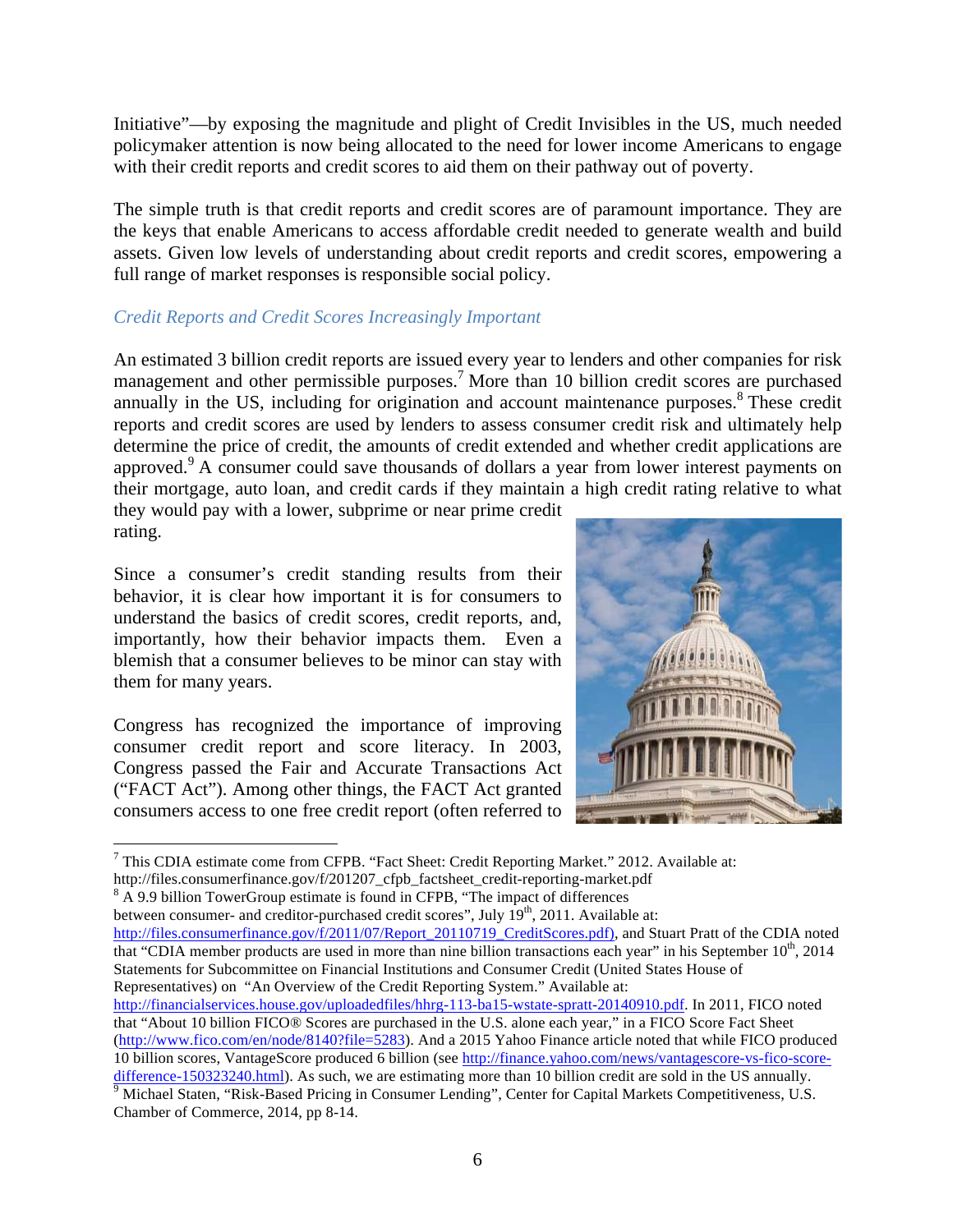as a "disclosure") each year from each of the nationwide consumer credit bureaus (Equifax, Experian, and TransUnion).<sup>10</sup> This enables consumers to regularly check their credit reports to ensure the contents are accurate and up to date. The Fair Credit Reporting Act (FCRA) also requires lenders to send adverse action notices, whereby if the consumer is denied a loan based on information from a consumer report, for example, the consumer must be notified and provided free access to their credit disclosure.<sup>11</sup> And following requirements by the Dodd–Frank Wall Street Reform and Consumer Protection Act, the Risk-Based Pricing Rule has required a "risk-based pricing" notice or a Credit Score Disclosure notice be sent to consumers.<sup>12</sup> In 2011, the disclosure of the credit score used (and related other related information) was added to the requirements of adverse action notices.

The CFPB also recognized how important it is for consumers to learn about their credit standing and their credit scores. In a February 10, 2014 letter to CEOs of credit card issuers, the Director of the CFPB asked them to freely provide credit scores to customers, stating, "I strongly encourage you to make the credit scores on which you rely available to your customers regularly and freely, along with educational content to help them make use of this information.<sup>"13</sup> The Director also noted, "As public awareness grows and spreads, people also will likely want to learn more about how to improve their credit scores and build their credit profiles in ways that will make them better managers of their financial affairs and more attractive candidates for credit." Last year, the CFPB estimated that due in part to its credit score initiative "that more than 50 million consumers now have free and regular access to their credit scores through their monthly credit card statements or online." However, there is both a significant need and a growing demand for credit score and report education, as will be discussed in the next section.

#### *Credit Reports and Scores Not Well Understood*

Evidence suggests that there does not appear to be a particularly high level of consumer credit report and credit score literacy. For instance, a December 2014 survey conducted by Ipsos found that 44% of respondents incorrectly thought that credit reports and credit scores were just different names for the same thing, with even greater misunderstanding for lower income households (49%) and for younger respondents  $(52\%)$ .<sup>14</sup>

As noted in a prior PERC publication, the movement to greater consumer access to credit scores as well as credit score and credit report information is a very positive development.<sup>15</sup> So too is

<sup>&</sup>lt;sup>10</sup> Public Law 108-159, 108th Congress, retrieved 2009-02-02.<br><sup>11</sup> https://www.consumer.ftc.gov/sites/default/files/articles/pdf/pdf-0111-fair-credit-reporting-act.pdf<br><sup>12</sup> See https://www.ftc.gov/news-events/press-relea

based-pricing and https://www.ftc.gov/news-events/press-releases/2009/12/agencies-issue-final-rules-risk-based-

<sup>&</sup>lt;sup>13</sup> CFPB. Letter to CEOs. Available at: http://files.consumerfinance.gov/f/201402\_cfpb\_letters\_credit-scores.pdf<br><sup>14</sup> Ipsos. "While Most Know that Everyone Is Given Access to a Free Credit Report Each Year, Four in Ten Ha

not Checked It in the Past 12 Months," Press Release. January 13, 2015. Available at: http://ipsos-na.com/newspolls/pressrelease.aspx?id=6724

<sup>&</sup>lt;sup>15</sup> Michael Turner, Michael Staten, and Patrick Walker. "Is CROA Choking Credit Report Literacy?" April 2015. Available at: http://www.perc.net/wp-content/uploads/2015/04/CROA.pdf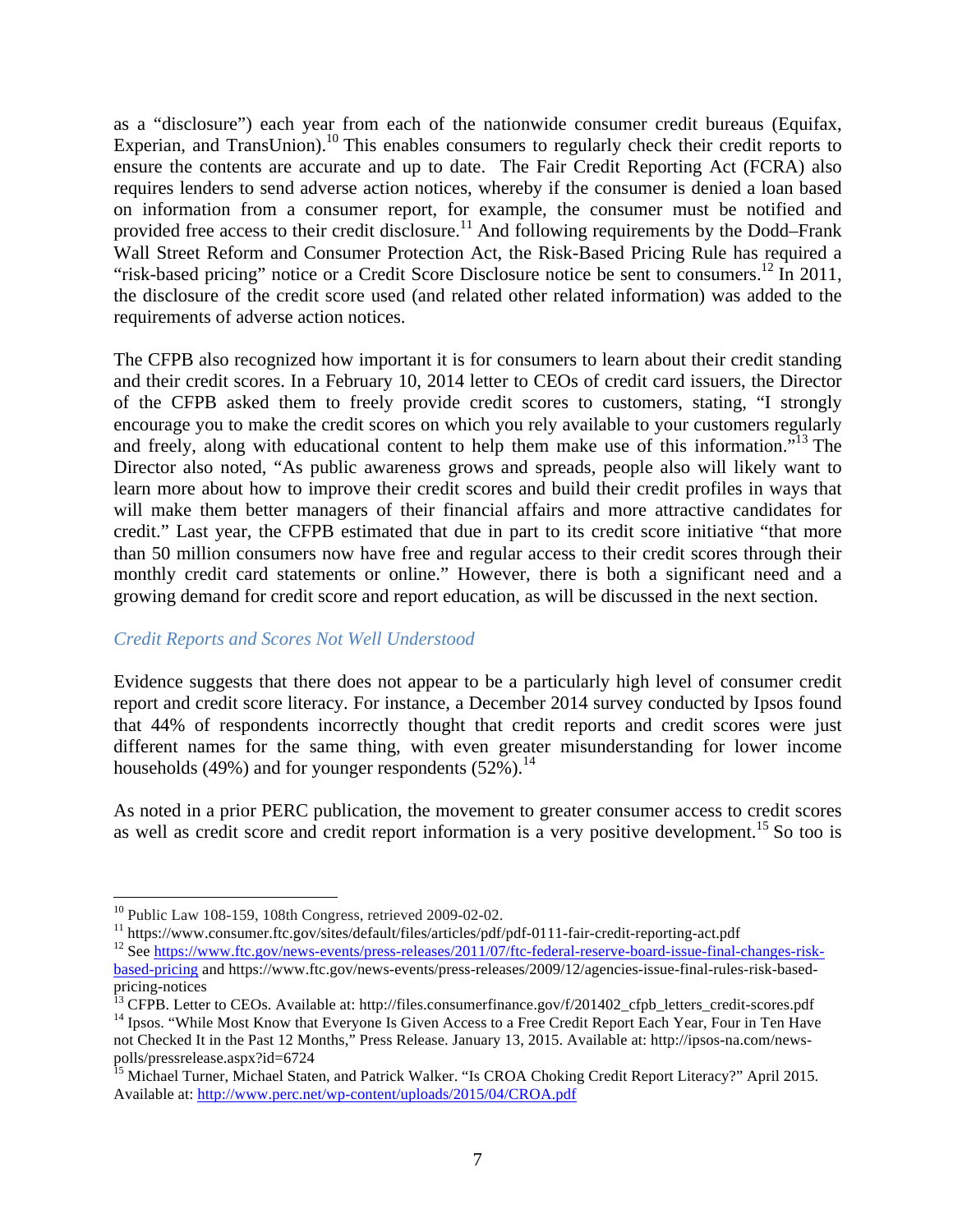the growth of more interactive, consumer-specific online credit information tools, such as Mint or Credit Karma.

However, a likely important impediment to the full development and use of credit education services is the Credit Repair Organizations Act (CROA). CROA was passed two decades ago with the intent of reining in unscrupulous organizations that promised to improve consumer credit records for a fee. Many of these organizations would either not produce results as promised or encourage consumers to dispute accurate but negative information in credit reports. Organizations that provide services for a fee that act to improve a consumer's credit standing are covered by CROA. The law works to discourage usage with a lengthy and repellant disclaimer and mandatory waiting periods before providing a service. Back in 1996, credit bureaus, credit score developers, and other such legitimate organizations did not provide consumer education services. So, at the time, it may have been well crafted in its aim at the unscrupulous credit repair organizations. However, subsequent court rulings have interpreted CROA in such a way to make it more and more expansive in coverage. At the same time, recognizing the demand for consumer credit report and score information and education, CRAs and other legitimate organizations have been developing services for this space.

These efforts have now very much collided with the ever-expanding reach of CROA. Consumers are directed to contact CRAs to discuss questions regarding their consumer report. Such questions often go beyond the dispute resolution services required of the CRAs by law, and evolve to questions regarding how the consumer can raise his or her credit score or otherwise improve their credit standing. And the CRAs as a matter of course have the resources and expertise to offer such additional services in a cost effective and efficient manner. Unfortunately, such services offered the consumer fall under CROA. Consequently, in this scenario, the consumer-initiated conversation must stop for a three-business day waiting period (requiring the scheduling of a future meeting).

In this on-demand, instant information world, a three-day waiting period doesn't just delay a conversation, but instead most likely kills it.

In many respects, one could be left wondering which CRA services are *not* covered and discouraged by CROA?

It is important to note that services like Credit Karma, which do not require monetary payment by the consumer, operate as though they do not have the CROA restrictions.<sup>16</sup> These service, make money other ways, such as by harvesting data about the consumers using their products, then selling marketing opportunities to the likes of card issuers based on the data. The use of these non-CROA covered services has exploded.

On the other hand, organizations that do not wish or would find it difficult to operate by marketing financed services, but instead generate revenues directly from consumers with a paid-

<sup>&</sup>lt;sup>16</sup> However, it is important to note that CROA includes service "in return for the payment of money or other valuable consideration." As such, the consumer providing data to the online service that is then monetized could potentially be treated as a valuable consideration. If so, the ever-expanding reach of CROA could collide with the "free" online services as well.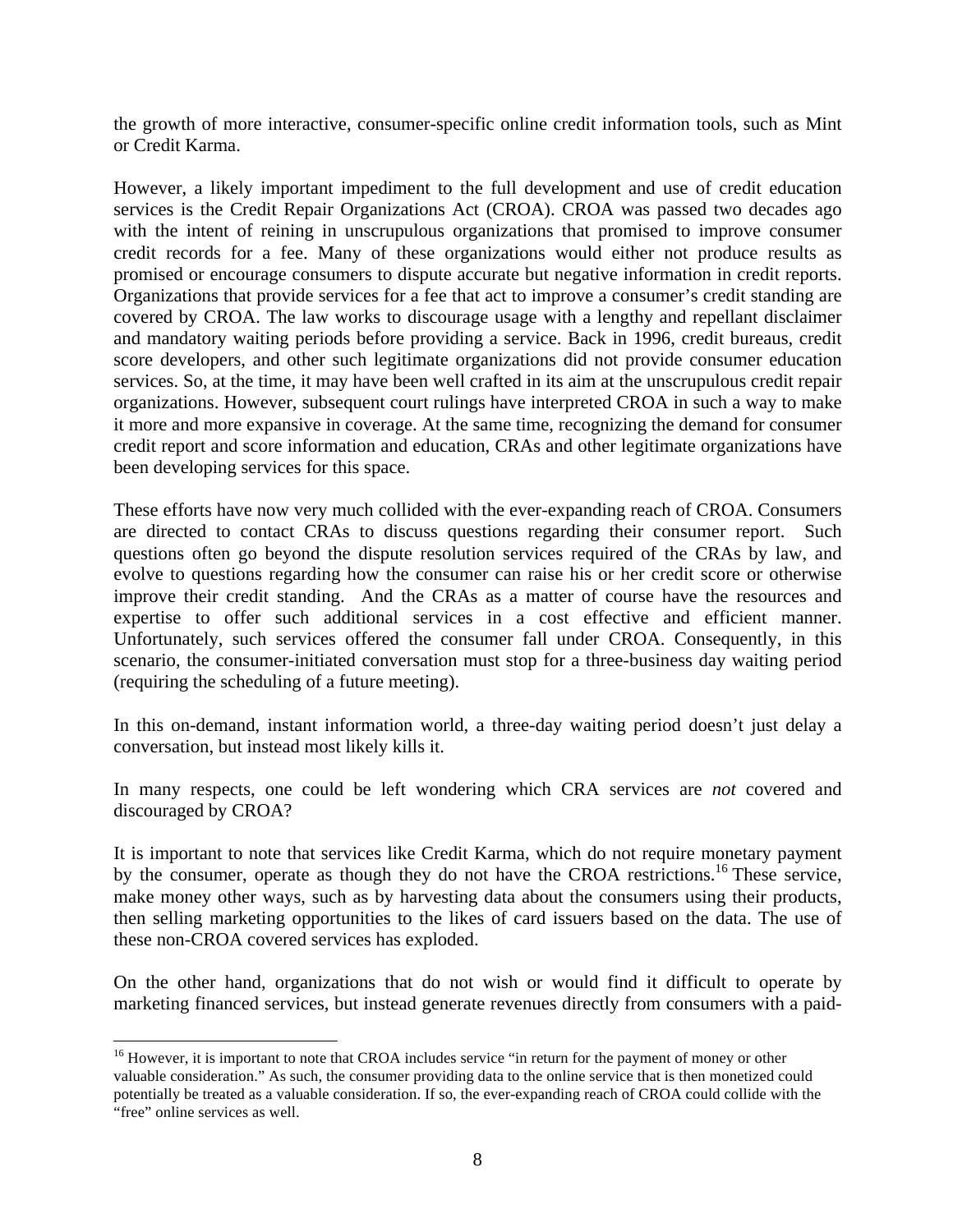for app or a paid-for service would likely suffer from a severe CROA-induced competitive disadvantage. This, no doubt, reduces consumer choice, competition, product development and innovation.

The troublesome result of the collision with CROA is that some of the most useful consumer services for credit report and credit score literacy might be higher-touch services in which a consumer has a one-on-one tutorial / education session about their specific credit report and score or a web-based interactive learning experience. Such services are sufficiently costly and labor intensive to operate that it does not appear possible that they could be financed via marketing and offered at no cost to consumers. The development and use of this entire class of credit report and score education services is likely being severely stunted by CROA restrictions and requirements.

#### *PERC / University of Arizona 2015 Report and other research*

In a 2015 joint report by PERC and the University of Arizona, data collected and provided by Experian was critically analyzed to infer possible impacts of CROA on the uptake of a personalized credit education service—Credit Advisor—that was marketed at different price points (\$20, \$10, and free). While the Experian data is primarily gathered for purposes of market research—to test price elasticity of demand, to test different Web graphic user interfaces and to test different marketing campaigns across various channels—the results do yield valuable insights into the relationship between CROA compliance requirements and consumer use of the Credit Advisor product. Further, the Experian data are also useful to measure impacts of Credit Advisor on a person's credit standing and consumer perspectives on their experience with Credit Advisor—both those who completed a session and those who dropped off before completing a credit education session.

The primary findings from the 2015 PERC / University of Arizona joint study include:

- 94% of those who contacted Experian in response to a Credit Advisor advertisement dropped off before completing a session, even with the service offered at no cost;
- 46% of those who dropped off reported that if the service were available when they called, they would have used it;
- Those who successfully completed Experian's Credit Advisor experience positive material impacts (moving to a better risk tier) at nearly twice the rate of those receiving educational materials only (22% vs. 13% for the VantageScore credit score, and 26% vs. 13% for the PLUS Score).

Since the 2015 PERC / University of Arizona report was published, the Urban Institute released a study commissioned by the CFPB that found among two financial education and coaching programs examined, that receiving such personalized education was associated with higher credit scores following the education.<sup>17</sup> In one of the two programs participants experienced a statistically significant increase in credit scores ranging between 21 and 33 points, depending

<sup>&</sup>lt;sup>17</sup> Brett Theodos, et al. "An Evaluation of the Impacts and Implementation Approaches of Financial Coaching Programs." Urban Institute. October 2015. http://www.urban.org/sites/default/files/alfresco/publicationpdfs/2000448-An-Evaluation-of-the-Impacts-and-Implementation-Approaches-of-Financial-Coaching-Programs.pdf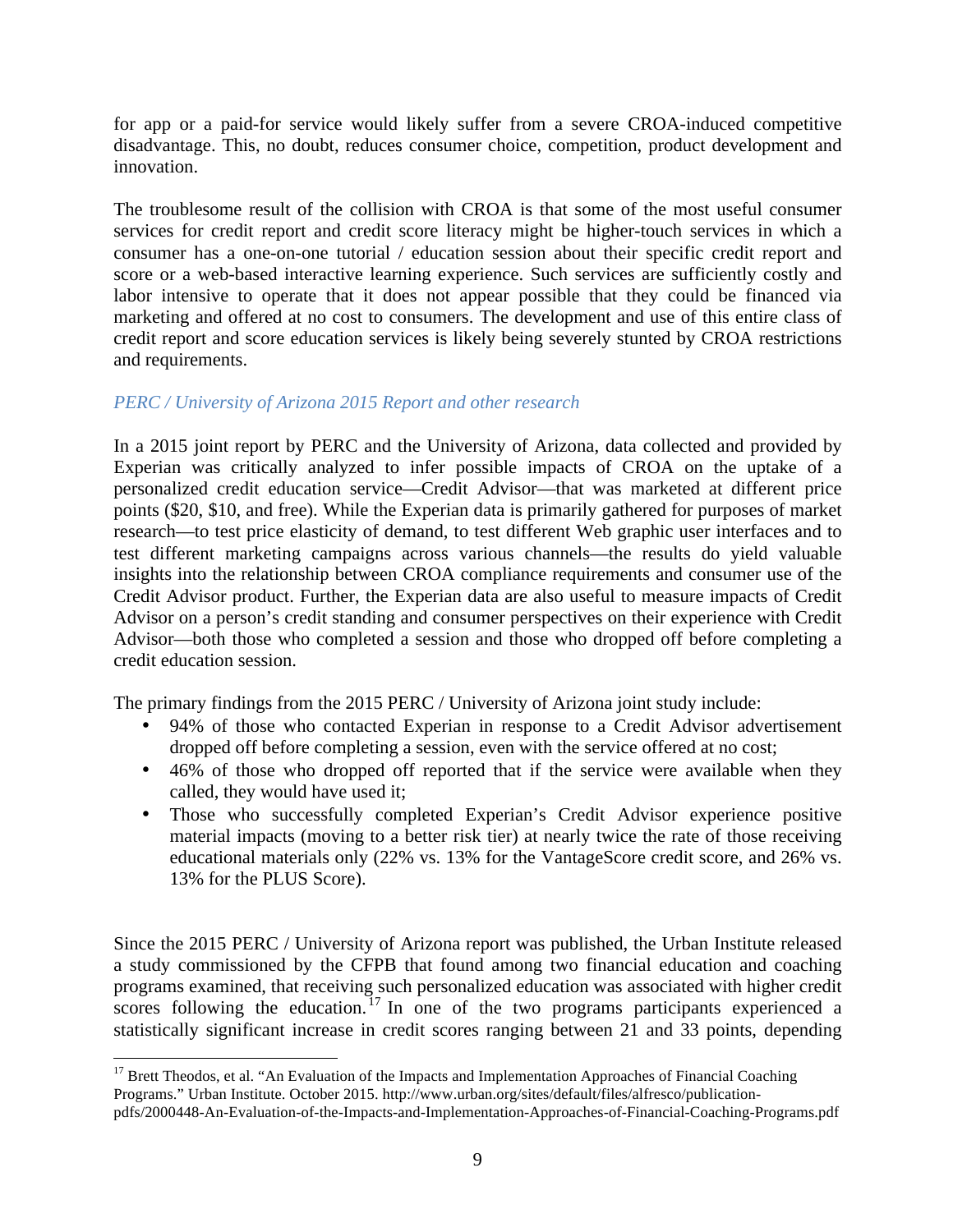upon how score differences were measured. The magnitude of higher credit scores following the education for the two programs, combined, ranged between 12 and 22 points.

These studies demonstrate that financial education and/or more focused and personalized credit score and report education can result in meaningful credit score impacts.

#### *New Research*

Following the 2015 PERC / University of Arizona report, PERC began a new examination of the impacts of and barriers to personalized CRA credit education services. This builds on the earlier 2015 report but uses samples drawn by PERC, independent of the CRA (Experian) performing the credit education service examined. This, we believe, is crucial to determining how robust the earlier findings from the 2015 report truly are. First, the 2015 report was based on data from inhouse product and marketing evaluations. Since this data was from "live" and "real market" experiences they may be very good at determining consumer sentiment regarding CROA barriers, such as the 3-business day waiting period, in the real world. But, they may be less ideal for determining how the typical consumer, or different segments of consumers, might evaluate the credit education service and be impacted by it. This is because only a small share of consumers who went to Experian's site actually completed the credit education service, even when it was free (in part due to CROA barriers). So, it is possible that only those seeking out such services, who were the most motivated, and willing to make it to the credit education service would find it useful and see credit score benefits. Or, there could have been some other unknown peculiarity in that sample of consumers that drove those results.

The new research, aims to gauge impacts and consumer sentiment from samples of consumers seeking assistance from community development organizations (CDOs), an online consumer

panel, and a panel of small business owners. As of this interim report, data is not yet available from the small business panel. The majority of the results shown in this report come from data derived from participants recruited from the community development organizations (United Way Atlanta, Operation Hope, Urban League, and Trident United Way (covering the Lowcountry including the Charleston SC area)). The full, final report, including the panel of small business owners, is scheduled to be published during the Summer of 2016.

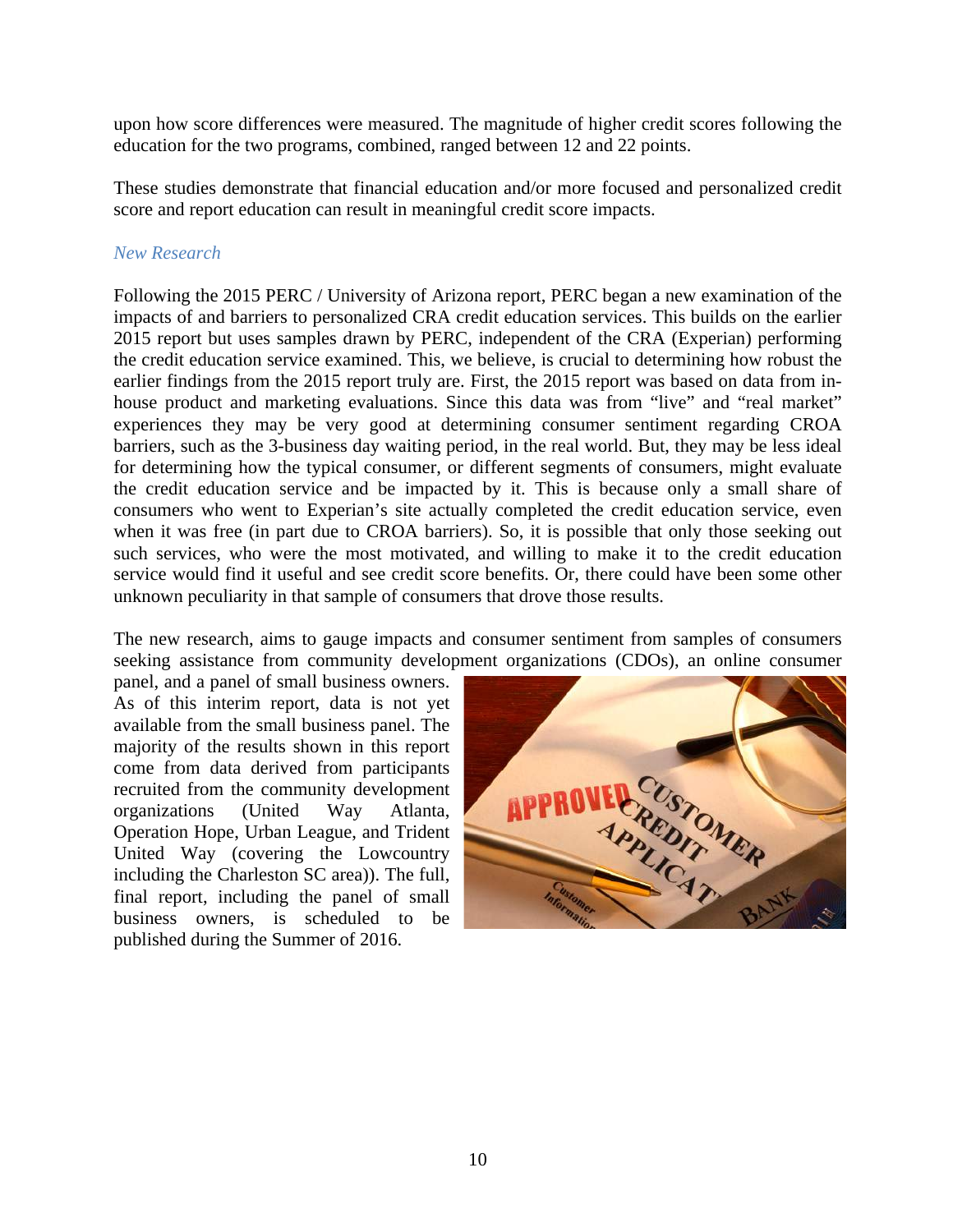## <span id="page-10-0"></span>**2. Interim Results and Methodology**

Consumers were recruited via community development organizations (CDOs) across the country as well as by online survey firms to take a CRA credit education session, specifically the Experian Credit Educator service. This personalized credit education session offers an in-depth, one-on-one phone call with an agent at Experian. During the session, consumers receive a copy of their Experian credit report and credit score and a personalized, step-by-step walk-through of the report, as well as specific examples of actions that may improve their credit score and insights for future credit management decisions.

The CDOs participating in this study include United Way Atlanta, Operation Hope (over 15 locations), Urban League (Chicago), and Trident United Way (Charleston area). Consumers were also recruited from a consumer panel by Branded Research Inc. Based upon the initial data snapshot used for this interim report, about 400 consumers had completed the credit education session, with 99, or about one in four, completing a PERC follow-up survey of their impressions of the credit education session. Of the 99 surveys, 34 came from the consumer panel and 65 came from the CDO participants. The survey data presented below comes from the consumers who completed the credit education sessions and the follow-up surveys between August 2015 and the beginning of February 2016. The credit score change data is based on results from 160 consumers who had completed credit education sessions prior to December 2015, to enable a 3 month observation period.

#### <span id="page-10-1"></span>**Survey Results**

#### **Survey Sample Characteristics:**

| <b>Channel of Recruitment:</b> |       | <b>Annual Household Income Profile:</b> |       |
|--------------------------------|-------|-----------------------------------------|-------|
| $CDOs$ :                       | 66%   | \$0-\$24,999<br>25%                     |       |
| Survey firms: $34%$            |       | \$25,000-\$49,999<br>26%                |       |
|                                |       | \$50,000-\$74,999<br>27%                |       |
|                                |       | \$75,000-\$99,999<br>6%                 |       |
|                                |       | 14%<br>$$100,000+$                      |       |
| Age Profile:                   |       |                                         |       |
| 18 to 24                       | 4%    |                                         |       |
| 25 to 34                       | 23%   | <b>Race/Ethnicity Profile:</b>          |       |
| 35 to 44                       | 22%   | Asian / Pacific Islander                | $4\%$ |
| 45 to 54                       | 28%   | <b>Black or African American</b>        | 59%   |
| 55 to 64                       | 16%   | Hispanic American                       | $2\%$ |
| 65 to 74                       | 5%    | Multiple ethnicity / Other              | 5%    |
| 75 or older                    | $1\%$ | White / Caucasian                       | 29%   |

The basic sociodemographic profile of the interim sample is shown above. Note that the profile is not reflective of the larger US adult population, as the sample was largely derived from CDO participants.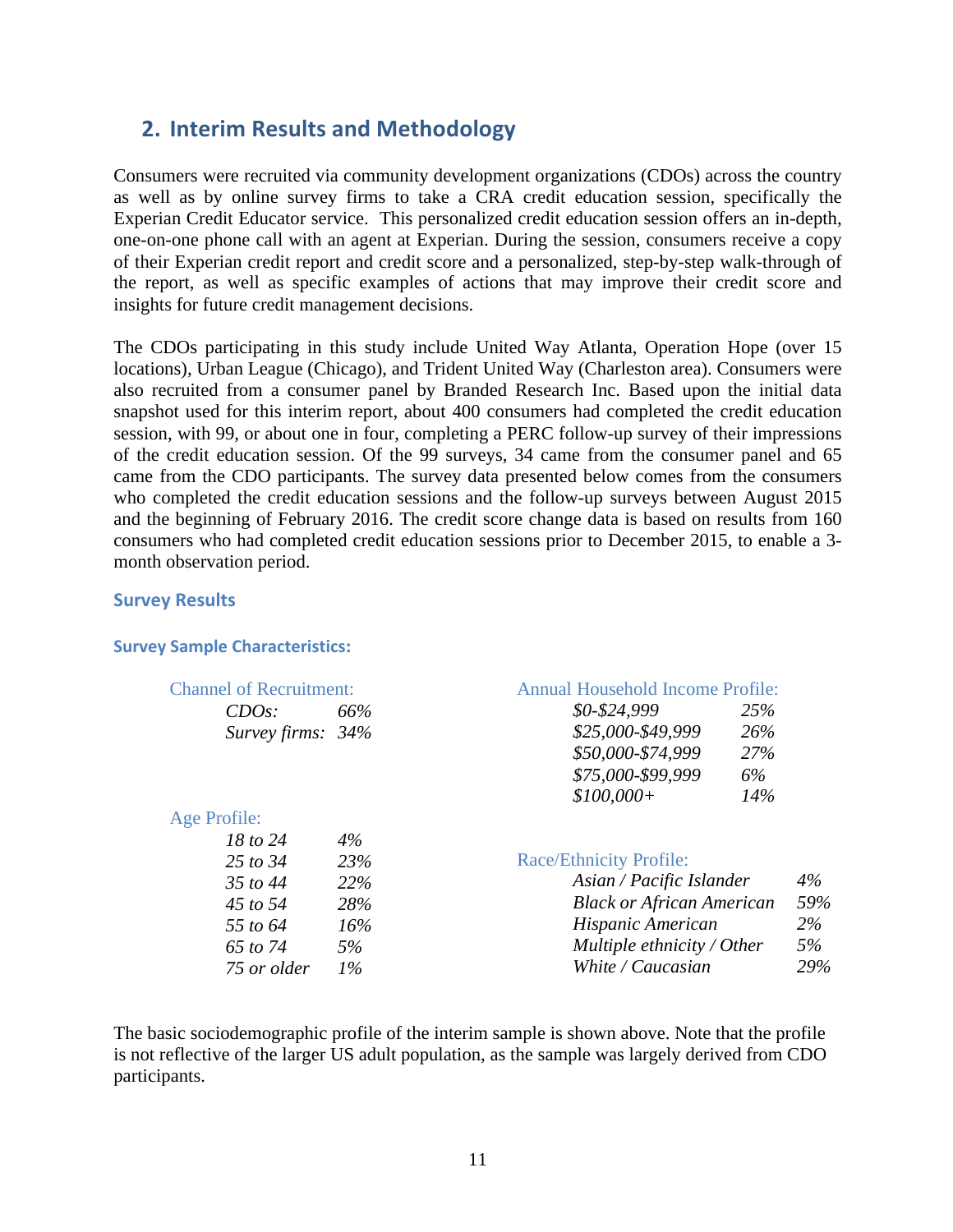#### **Interim Survey Results:**





For the above question, 87% of those surveyed indicated that they were more capable in their credit management skills following the credit education session. These results are remarkably similar to the same question reported in the 2015 PERC/ University of Arizona report, in which 85% reported that they were more capable following the credit education session. This consistency in consumer sentiment despite the differences in time period and sample sources speaks well to the overall robustness of these results.

#### **Figure 2: (Q2) Do you have a better understanding of what impacts credit scores?**



This question, Q2, aims to narrow down a little from the generalities of Q1 and to determine if consumers feel that they better understand what (behaviors and credit record) impacts their credit scores. Here an even greater share, 93%, answered that they have a better understanding following the credit education session.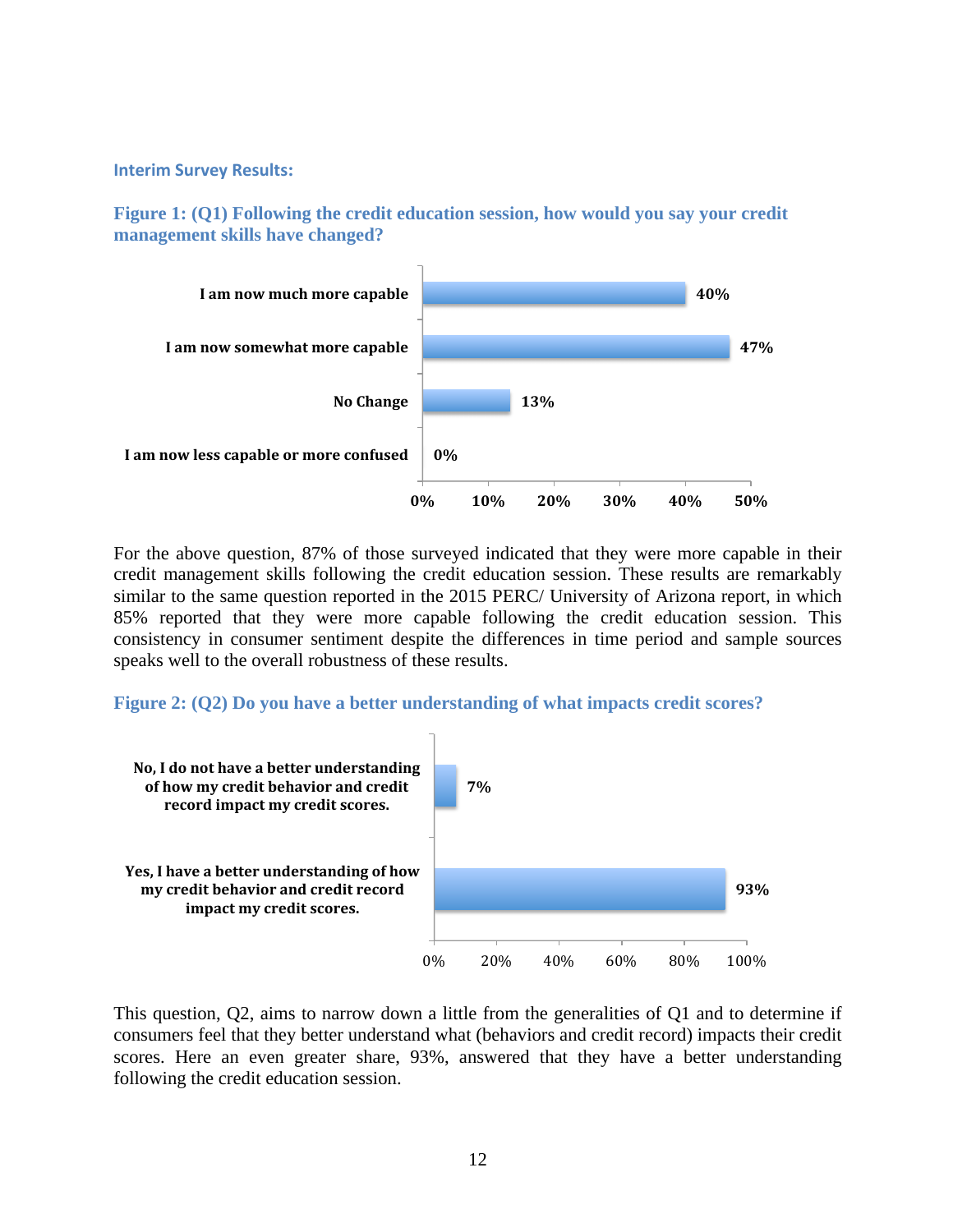

**Figure 3: (Q3) Following the credit education session, indicate if any of the following are accurate:**

The third question, Q3, focusing more narrowly, again, and touches on specific actions. It asks whether consumers have a better understanding of what action they can take to improve their

credit scores. Here, as in Q2, 93% agree. As also shown, between 58% and 63% agreed that following the credit education session they were more likely review their credit reports, request their free credit reports, and look for and dispute inaccuracies.

Consistent with the sample results from the 2015 PERC/ University of Arizona report, a large majority of consumers in the new sample appear to find the CRA credit education session useful, enabling a better understanding of their credit score and how they can influence it.

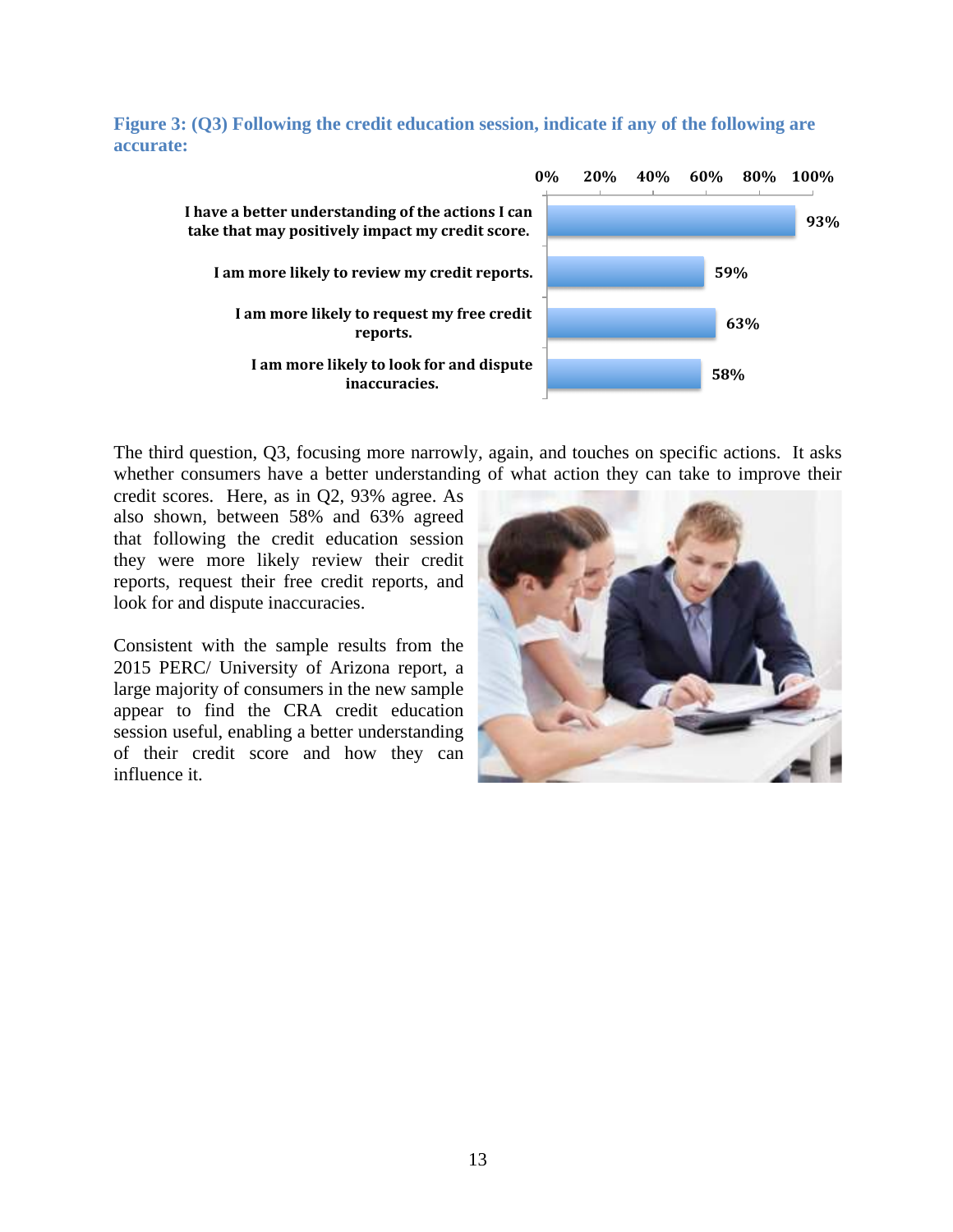#### <span id="page-13-0"></span>**Credit Score Change Results**

Among the 160 consumers that took the credit education session as of December, 2015 as part of this research, the average VantageScore 3.0 credit score change three months following the credit education session was a score increase of 14 points (This average score increase is in line with the two program average score increase of between 12 and 22 points seen in the previously discussed CFPB commissioned Urban Institute study.18) These score changes contrast to the typical, little to no change in average credit scores expected in the overall population. For instance, in a 3 to 6 month period, a control sample from Experian showed only a 1-point score increase. And in the 2015 PERC/ University of Arizona report, the control sample saw little systematic change in the distribution of credit scores over a four-month period.



**Figure 4: Three-Month VantageScore 3.0 Change following Credit Education Session**

As can be seen above, more than twice as many consumers saw a credit score rise following the credit education session than saw credit score declines. These results are broadly consistent with the 2015 PERC/ University of Arizona results, though the newer findings shown above are stronger (showing a greater share of credit score rises) than the earlier PERC/ University of Arizona results. While the 2015 report found 55% of consumers had credit score rises with Experian's PLUS credit score four months after the credit education session, the new results find that 68% see a credit score rise using the VantageScore 3.0 three months after the credit education session.

As discussed in the prior PERC / University of Arizona publication, the actual, material, impacts for consumers from changes in their credit scores will most likely result in changes to their credit score bands. This is the case since offers and terms of credit are often related to credit score bands (such as Prime, Near Prime, or Sub Prime) and not particular credit scores. As such, it is

<sup>&</sup>lt;sup>18</sup> Brett Theodos, et al. "An Evaluation of the Impacts and Implementation Approaches of Financial Coaching Programs." Urban Institute. October 2015. http://www.urban.org/sites/default/files/alfresco/publicationpdfs/2000448-An-Evaluation-of-the-Impacts-and-Implementation-Approaches-of-Financial-Coaching-Programs.pdf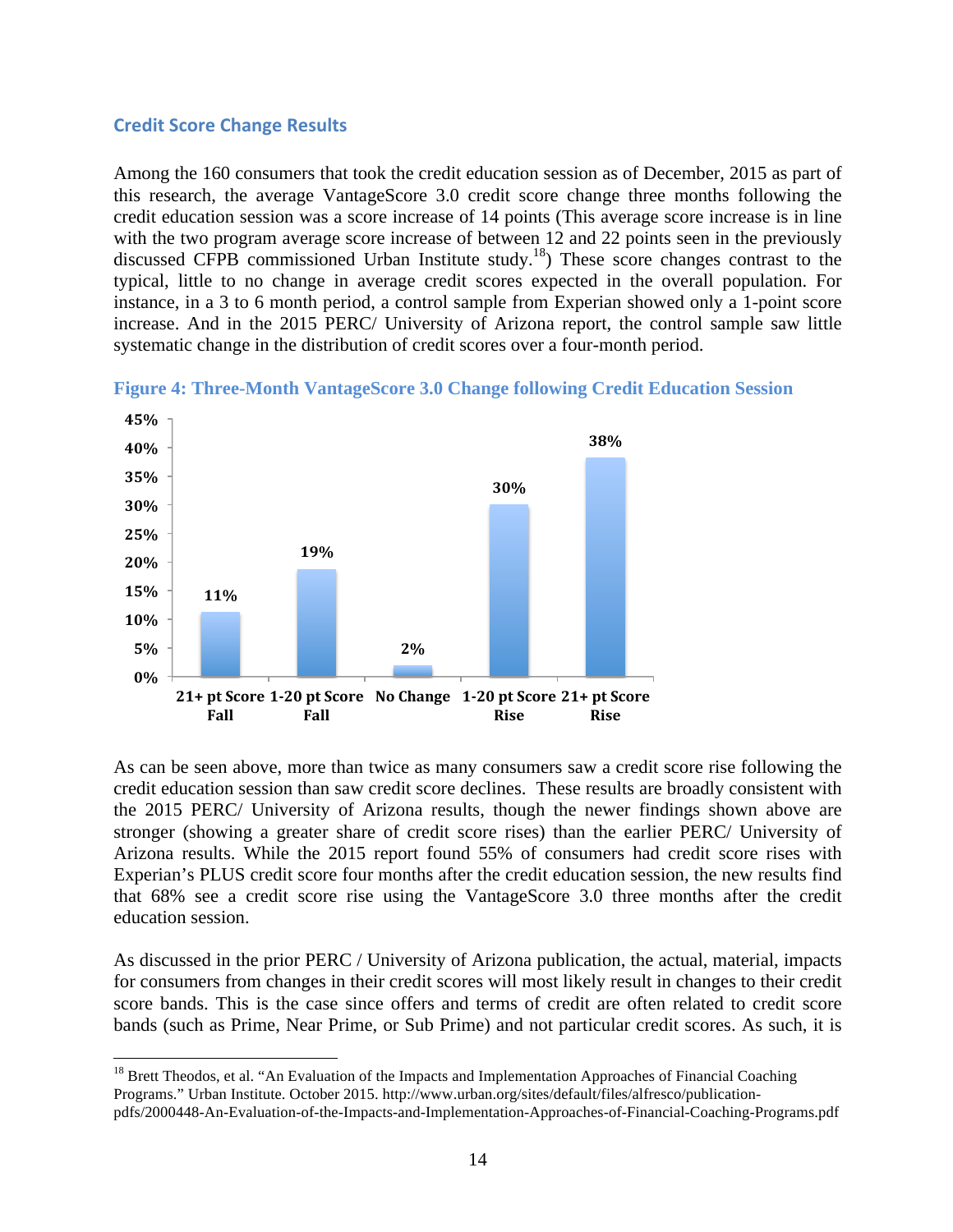changes in score bands that are a better gauge of meaningful credit score changes (as opposed to simply 20+ or 25+ point changes).

Given that there is no universal set of score bands, we use the following example for purposes of this analysis.

| Table1, bette Dand Example for Vaniagebette J.V |                    |                                                                    |  |  |  |
|-------------------------------------------------|--------------------|--------------------------------------------------------------------|--|--|--|
| <b>VantageScore 3.0</b>                         | <b>Risk Level</b>  | <b>What this May Mean</b>                                          |  |  |  |
| 781-850                                         | <b>Super Prime</b> | Lenders will likely offer the best interest rates                  |  |  |  |
| 661-780                                         | Prime              | Lenders will likely offer good interest rates                      |  |  |  |
| 601-660                                         | <b>Near Prime</b>  | Lenders will likely offer average interest rates                   |  |  |  |
| 500-600                                         | Subprime           | Lenders who extend credit will likely charge higher interest rates |  |  |  |
| 300-499                                         | Deep Subprime      | Lenders are unlikely to extend new credit                          |  |  |  |

**Table1: Score Band Example for VantageScore 3.0**

Using these score bands, the following bar chart illustrates the share of consumers who moved up and moved down score bands for the group of consumers that took the credit education session and a control group that did not.



**Figure 5: VantageScore 3.0 Risk Tier/Band Change for CE Group and Control Group**

For the Credit Educator group, nearly three times as many consumers (23%) improved and moved up a score band compared to the number that moved down a score band (8%), three months following the credit education session. That is, among study participants, there was a 15% net rise in score tires. For the control group, there is no systematic or net change in the distribution, with the same share moving up as moved down (7%). These results are very similar to the prior PERC / University of Arizona results which found 22% of consumers witnessing VantageScore credit score band rises and 10% seeing declines.

However, it is important to note that the control sample of more typical consumers had an average beginning credit score of 734, while the Credit Educator study sample had a beginning average credit score of 601. So, if we consider the possibility that there would be a natural "regression to the mean," it may be that we should expect to see more score rises and tier rises in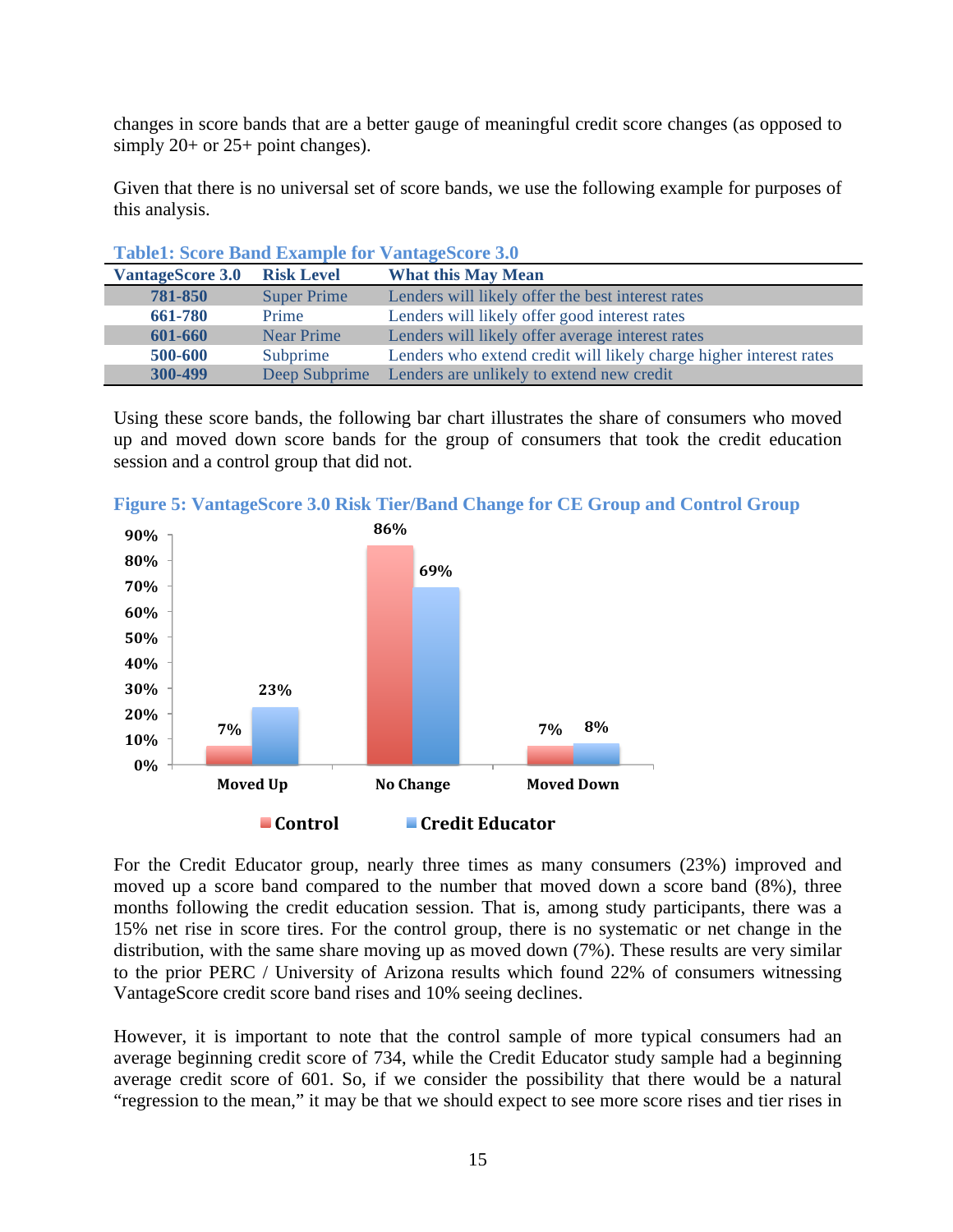the study sample, in which three-quarters started off with a deep subprime, subprime or near prime credit score. Indeed, those in the deep subprime category have nowhere to go but up. Focusing on these categories individually, we find that in the deep subprime category the net score tier rise is 35% for the control sample compared to 53% for the Credit Educator sample, in the subprime category the net score tier rise is 12% for the control sample compared to 19% for the Credit Educator sample, and for the near prime category the net score tier rise is 5% for the control sample compared to 15% for the Credit Educator sample. The small sample sizes utilized in this interim report, however, make such comparisons of less (statistical) meaning than would be desired, though this more detailed analysis will be explored with larger sample sizes in the final report.

These preliminary results provide early, compelling evidence that the 2015 PERC/ University of Arizona findings of positive credit score and credit tier changes associated with taking the credit education session were not an aberration.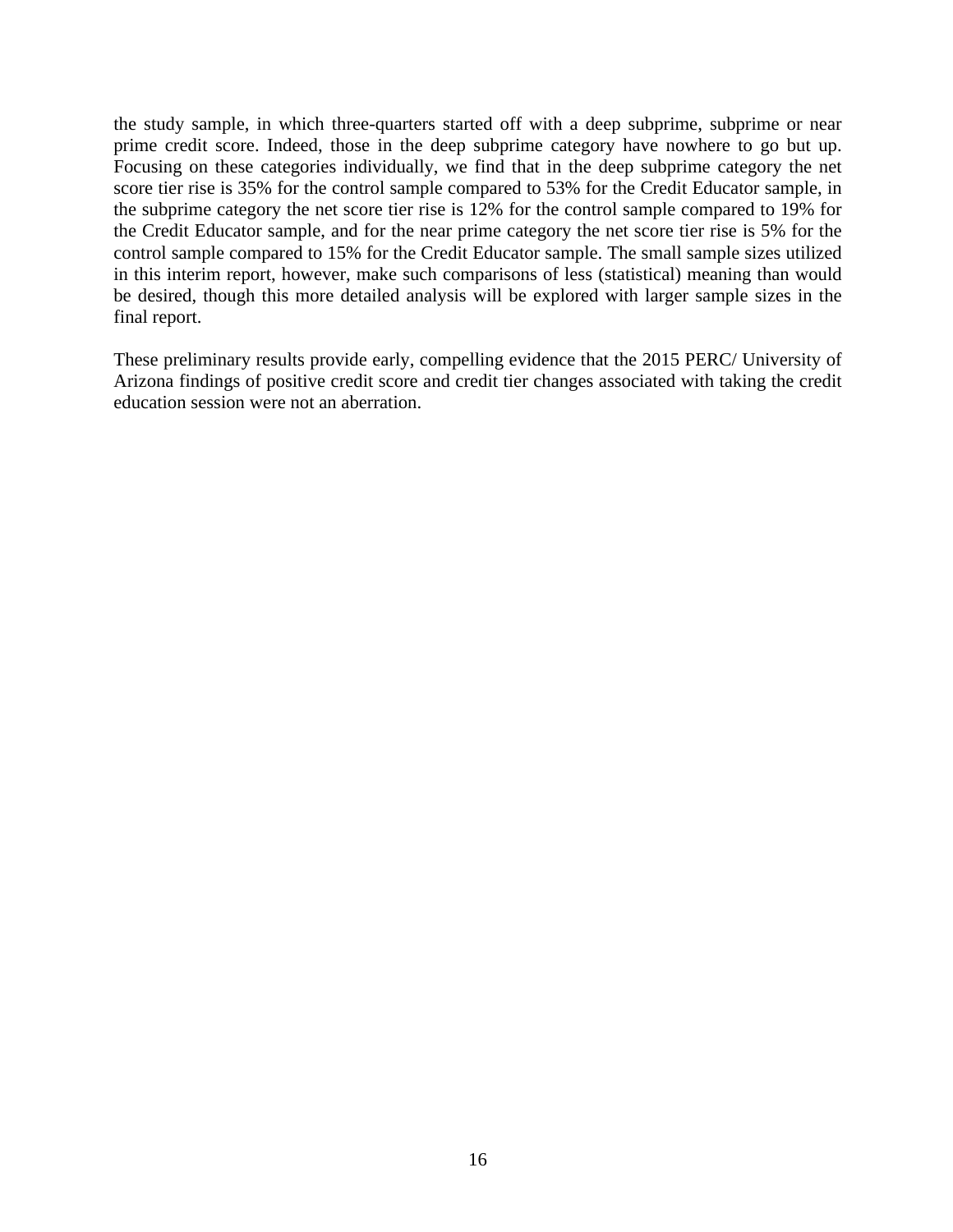## <span id="page-16-0"></span>**3. Participating Community Development Organizations and Client Testimonials**

#### <span id="page-16-1"></span>**Community Development Organizations (CDOs)**

#### <span id="page-16-2"></span>**Operation Hope**

The mission of Operation HOPE, Inc. (HOPE) is to make free enterprise work for everyone. They accomplish this through work on the ground as the nonprofit private banker for the working poor, the underserved and struggling middle class. They work to achieve their mission by being the best-in-class provider of financial literacy empowerment for youth, financial capability for communities, and ultimately, financial dignity for all.

The *Banking on Our Future* division focuses on keeping the most at risk youth from repeating the cycles of poverty and despair that have trapped so many in their families and communities by teaching them basic financial literacy, or what Operation Hope calls "the global language of money."

The *HOPE Business In A Box / Gallup HOPE Index* division focuses on inspiring a generation of young people to become future American assets of economic energy, small business and entrepreneurship.

*HOPE Inside* gives clients the resources to improve their financial situations. Through their 700 Credit Scores Initiative, they approve clients as soon as they seek assistance, commit to the resolution of primary credit denial factors, and work to raise credit scores on average 120 points over 18 months of active counseling.

The *HOPE Coalition America* division is a national partner of FEMA addressing financial disaster preparedness, response, and recovery. HCA responded to and served more than 200,000 Hurricane Katrina survivors and is currently responding to assist survivors of Hurricane Sandy.

Since its inception in 1992, HOPE has served more than 2.5 million individuals. HOPE has also directed more than \$1.8 billion in private capital to America's low-wealth communities, maintains a growing army of 22,000 HOPE Corps volunteers, and currently serves more than 300 U.S. cities.

Locations of Operation Hope offices involved in this study and recruiting participants include Atlanta, Birmingham, Brooklyn, Cleveland, Detroit, Las Vegas, Long Beach, Memphis, New Orleans, Oakland, Orlando, St. Louis, Tampa, and Washington D.C.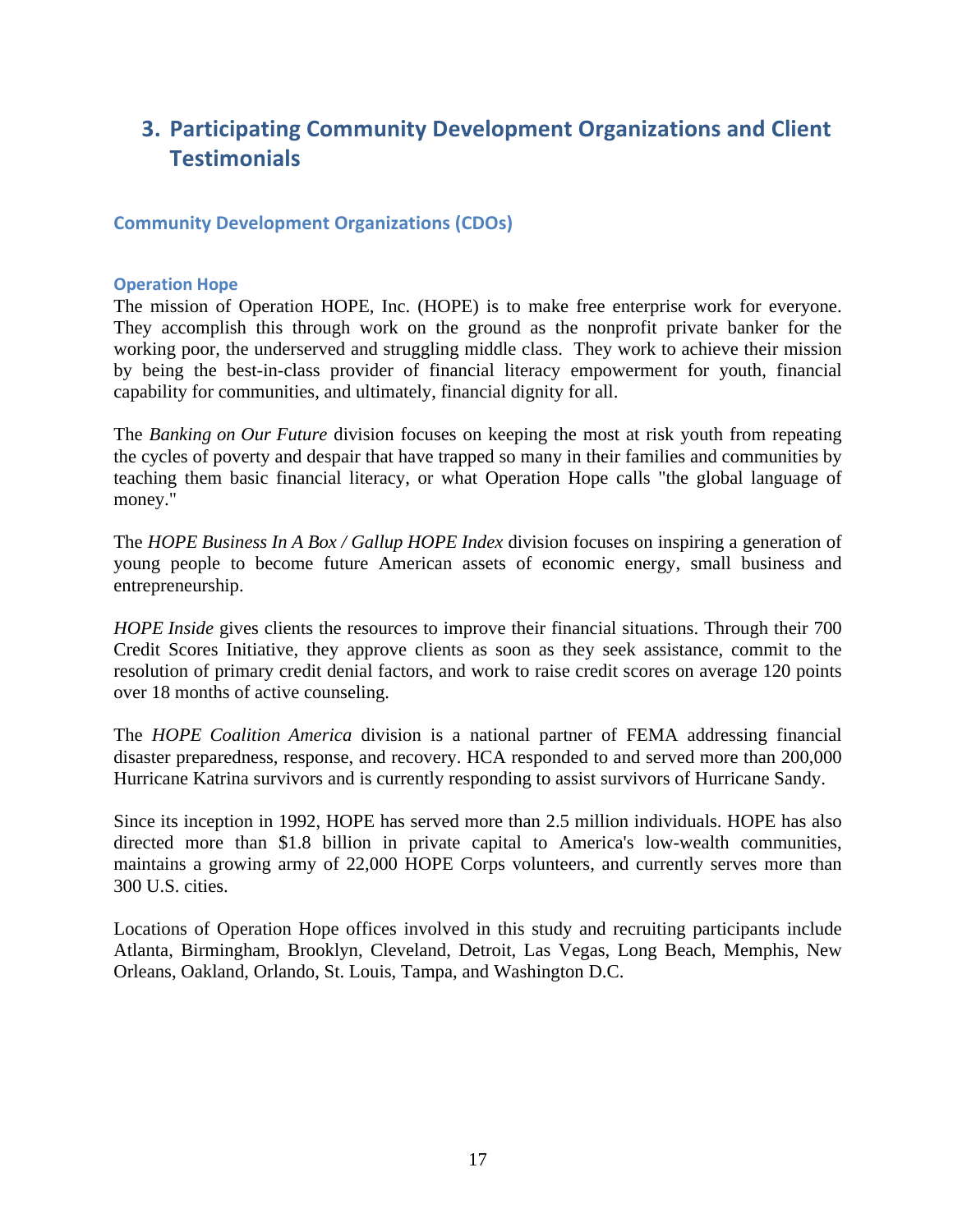#### <span id="page-17-0"></span>**United Way Atlanta**

The United Way Atlanta is one of the largest United Ways in the nation with more than \$100 million in annual revenue. They invest in more than 200 programs in 13 counties through the United Way Impact Fund and participate in Collaborative Networks and Opportunity Zones with caring community partners to address challenges facing families and individuals.

Its mission is to engage and bring together people and resources to drive sustainable improvements in the well-being of children, families and individuals in the community.

United Way Atlanta's Individual Development Account (IDA) program was started in 1997 to help low-to-moderate income families save for the purchase of an asset. Skills learned through IDA include:

- Developing a budget and setting goals
- Establishing regular savings habits
- Building assets for long term economic security

Highlights of the IDA program

- More than 800 people have successfully completed the program and have either purchased a home, started a business or obtained additional education for economic success.
- Matches the savings of families with between 1-5 times the amount of their deposit.

IDA components include:

- Financial literacy curriculum
- Asset goal specific training
- IDA Savings Account at partner financial institution (SunTrust, Wells Fargo)

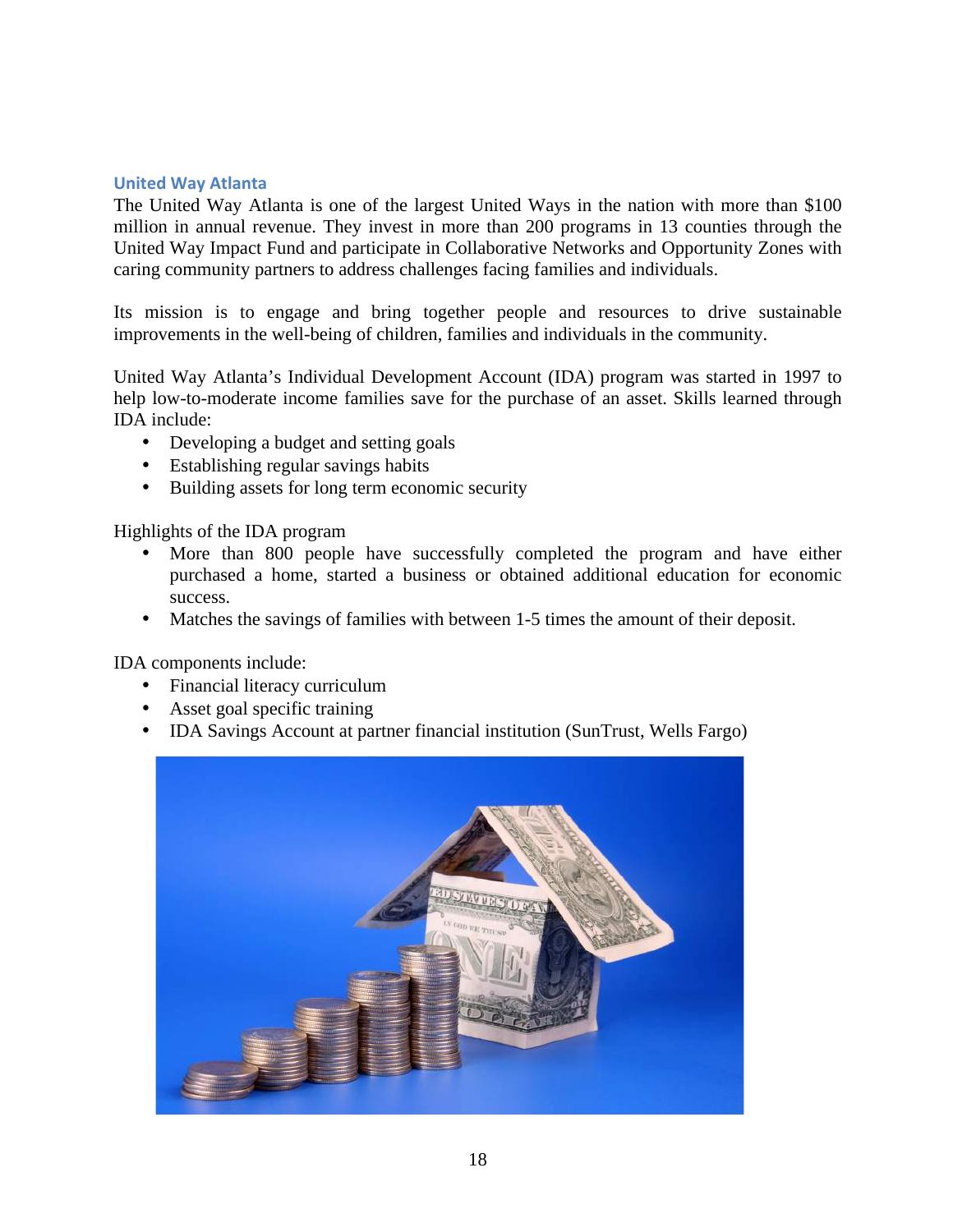#### <span id="page-18-0"></span>**Chicago Urban League**

The Chicago Urban League works for economic, educational and social progress for African Americans and promotes strong, sustainable communities through advocacy, collaboration and innovation.

The Chicago Urban League is committed to implementing its mission with a strategic focus on educational equality, economic development and social justice and through the well-informed pursuit of the following strategies:

- Ensuring access to quality education that prepares individuals to become lifelong learners and to be competitive and successful in the global economy.
- Preparing individuals for work at all levels in an ever-changing economy, developing engaged citizens, and building strong families.
- Supporting community based investment and growth through facilitating entrepreneurship, business development, and home and real estate ownership
- Advocating for policies and programs that ensure equal participation by African Americans in the economic and social mainstream.

#### <span id="page-18-1"></span>**Trident United Way**

The Trident United Way operates in South Carolina's Lowcountry, including the Charleston area. A key issue of focus for the Trident United Way is financial stability. As part of its efforts to increase financial stability in the Lowcountry, particularly among an estimated 200,000 people who have difficulty meeting their basic needs, Trident United Way operates Prosperity Centers. Among other services, these centers provide financial education, credit counseling, and foreclosure prevention assistance. Trident United Way has recruited participants for this study via its Prosperity Centers.

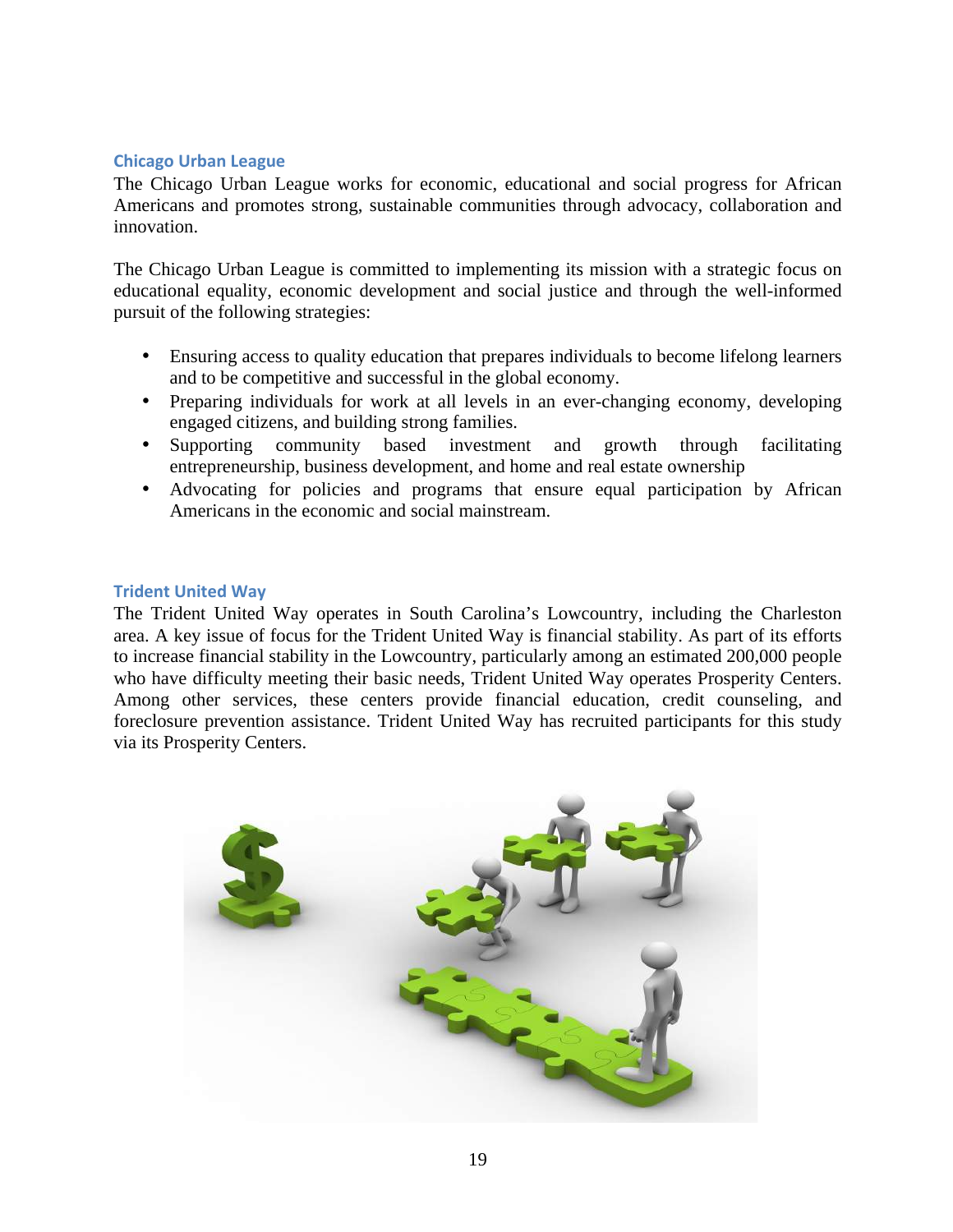#### <span id="page-19-0"></span>**Individual Feedback and Testimonials**

The participating CDO's have received a number of positive testimonials regarding the credit education service from their clients. Examples include the following.

*"I haven't always known how important it is to have and maintain a healthy credit profile, and when I found out later in life it was too late. Over the years, I have done my own research and have learned that I had to get myself together and figure out a way to repair the damage I had done to my creditworthiness. I wasn't sure how I was going to start the process and what resources were available to help me get started. With your guidance and introduction to a Credit Educator, I finally found hope!* 

*I had bought a car out of necessity but I still didn't quite know the status of my credit affairs. My next step was to purchase a home for myself and my family. Speaking with a Credit Educator about personal credit needs and plans reaffirmed and motivated me to remain conscious about the importance of credit responsibility. Without the understanding that I only had to request accounts to be updated or removed from my record, I would not have been able to buy a home.*

*By removing several negative accounts from my report, I have dramatically improved my credit score and have bought my first home!"*

#### – Study Participant

"Thank you ever so much for connecting me with my Experian Counselor, Mike A. Throughout my adult life, I've been nearly phobic about finances. I get anxious just thinking about my credit score and how to solve the problems I've created for myself through my lack of understanding about credit.

Through my Experian counseling session, I now know my current score. I know what's on my Experian credit report. I know how to receive copies of my reports from all credit bureaus. I know what actions to take to improve my score. I understand how to respond to information on my report to correct mistakes, and what actions to take to respond to other issues as needed.

Thank you again for connecting me with Experian's Credit Counseling Service. I feel certain that within a year or so, my credit score will have greatly improved."

– Study Participant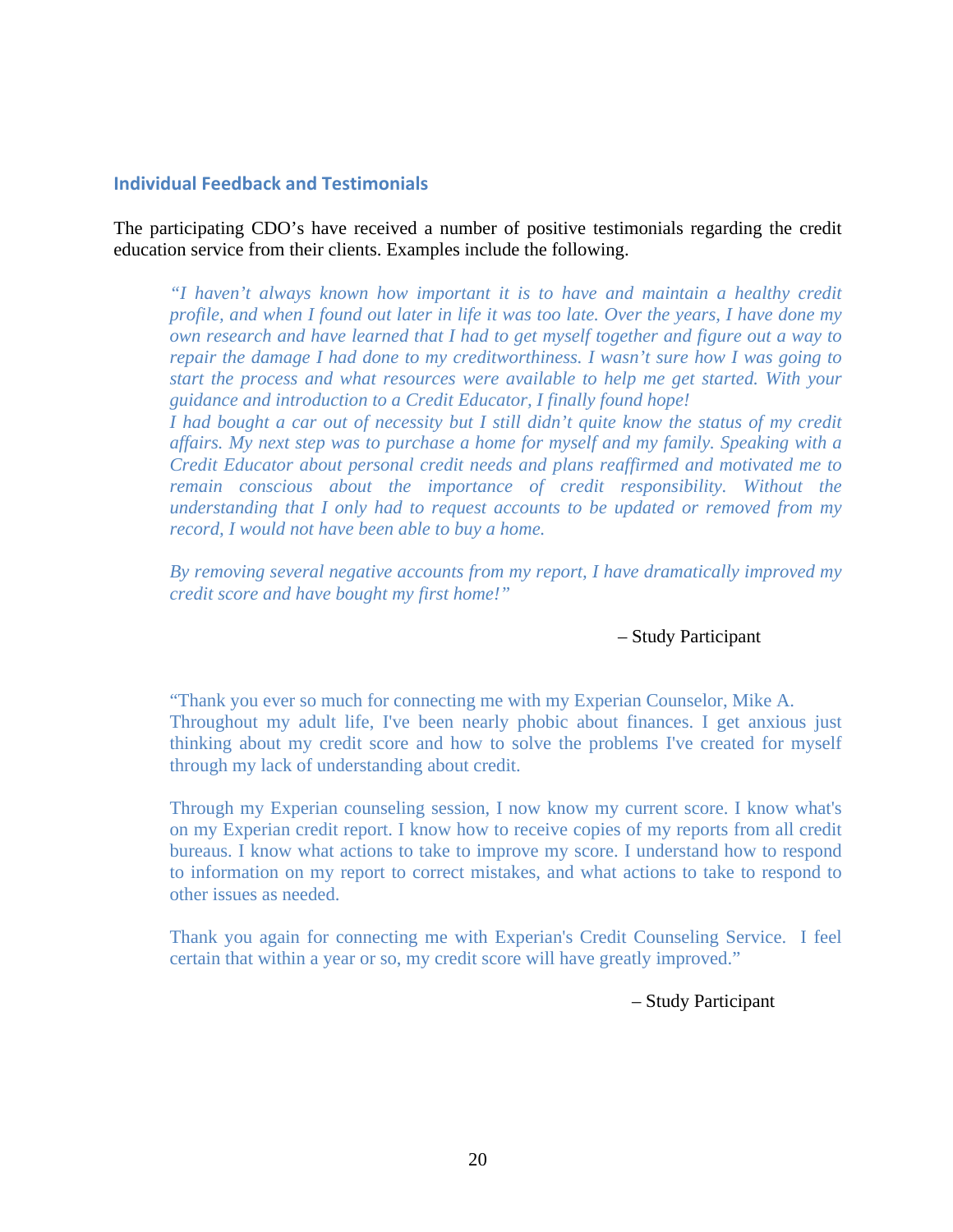In addition to such testimonials received by the CDOs, study participants were also able to answer the following open-ended question in the follow-up participant survey.

#### Q: In your own words, please describe whether you found the credit education session useful. If not, why and if so, what did you find useful about the education?

There were 78 responses received for this question. We classified them as to whether they were generally positive regarding the usefulness of the credit education session, mixed/neutral, or negative.

- *70 (90%) were interpreted as generally positive regarding the usefulness of the credit education session*
- *6 (8%) were interpreted as generally neutral*
- *2 (3%) were interpreted as generally negative*

#### Examples of the "positive" comments were:

"I found the credit education session useful because I was provided with information on what I could do immediately to increase my credit score and I was made aware of what had a little impact to a great impact on my credit score."

"It was useful for it clearly explained each section of the report and how I should keep accounts open because the age of the account can give you a better score. It was useful because it showed me how my actions affect my score."

#### Both and *all* "negative" comments were:

"It was not very useful. It was common sense things that most people should know. Before I had medical problems, my score was over 800, so I already had a good grasp on the information."

"not really useful to me, i have great credit and he couldnt tell me much to improve anything."

Given that the great majority of comments were positive and the only two negative commenters thought the credit education session was not useful because they already had a high enough credit score and/or already had sufficient knowledge speaks well to the overall perceived usefulness of the service. This is particularly the case for the typical consumer who would most likely benefit from a credit education service.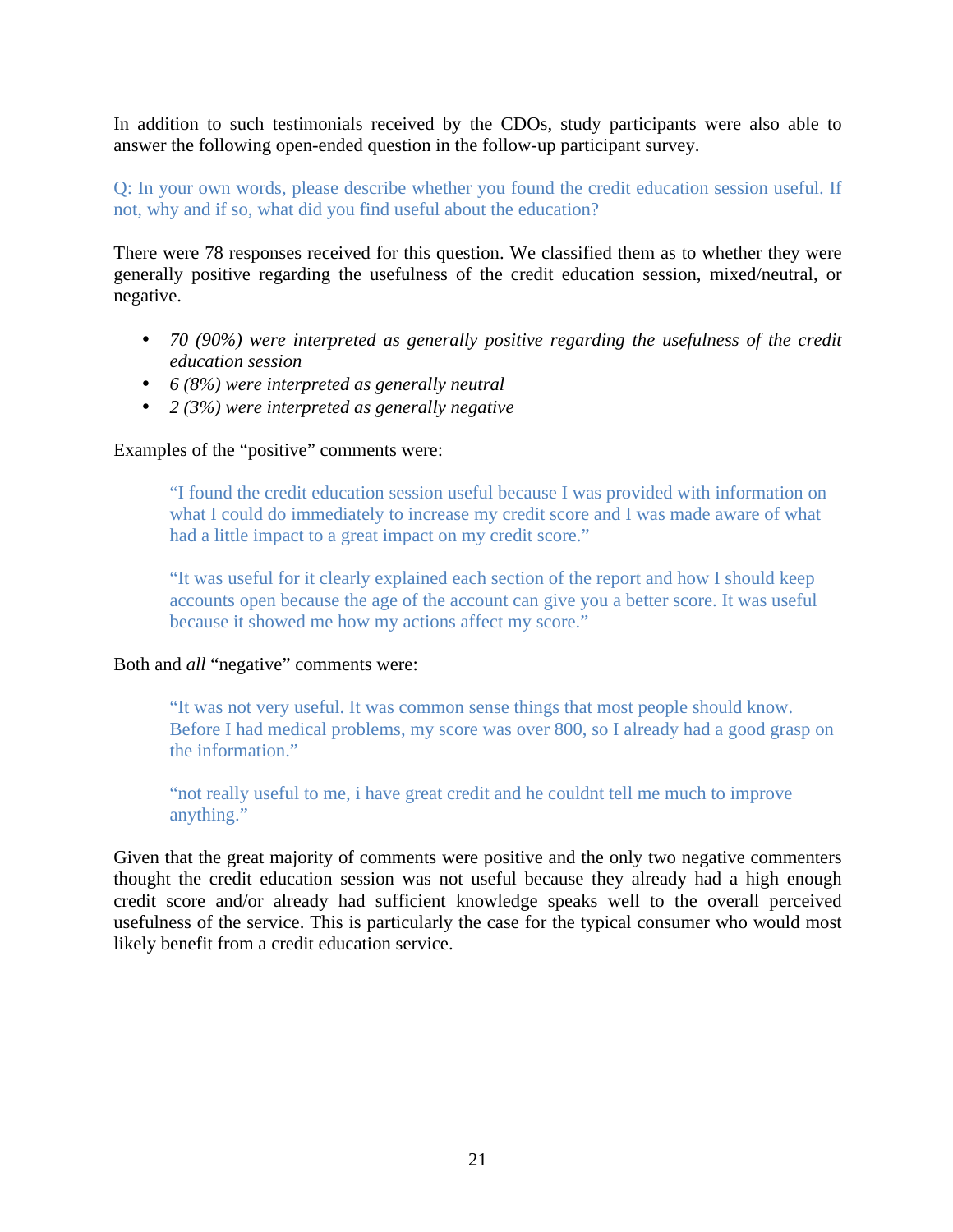## <span id="page-21-0"></span>**4. Conclusion**

The results from the new empirical analysis provide strong support for the following conclusions:

- **Credit bureau credit education services can have big impacts on credit scores:** Slightly over two-thirds of those who completed a CRA personalized credit education session witnessed an increase in their credit score within 3 months after completing the session. 38% percent witnessed a credit score increase of more than over 20 points, and 23% witnessed a credit score band rise, nearly three times as many that witnessed a score band fall;
- **Consumers are highly positive about credit bureau credit education services:** Almost nine in ten persons who completed a personalized credit education session reported that the session was useful or expressed positive feelings about their experience. 93% agreed that they had a better understanding of what actions they could take to improve their credit score. This is also demonstrated with the participant testimonials and open-ended comments.

These findings are broadly consistent with findings from the 2015 PERC / University of Arizona joint study, which used a separate sample collected by Experian. In addition to the credit score change and consumer sentiment findings, the 2015 study found that well over 9 in 10 consumers that explored a CRA credit education service dropped off before actually taking the credit education session, even when it was offered at no cost. A follow-up survey of the consumers that dropped off found the CROA related restrictions played a big role. Of those surveyed, 46% reported that if the service were available when they called, without the CROA required wait period, then they would have used the service.

Following the release of the 2015 PERC / University of Arizona study, American Student Assistance (ASA), a nonprofit organization assisting college students in the financing of higher education, began to pilot the use of a CRA credit education service. The pilot suffered from a very low participation rate. Of 48,603 students contacted through e-mail campaigns and phone counseling sessions, only 87 fully completed the credit education session. The Director of Strategic Partnerships for ASA, noted in the final report on the pilot that this very low completion rate, of only 0.2%, "was not anticipated by ASA."<sup>19</sup>

The final ASA report on the credit education pilot also noted that the CROA required 3-business day waiting period was suspected to be a major obstacle for use of the service and a major reason for the low completion rate. The report stated,

"According to ASA's internal benchmark study, credit education ranks third among the most important financial concerns of young consumers. The low completion rate for this pilot seems to contradict this finding. One of the major drawbacks of the Credit Educator program is the requirement for a three day waiting period before a consumer can be

<sup>&</sup>lt;sup>19</sup> Robert Cole. "Credit Educator Final Report" American Student Assistance. March, 2016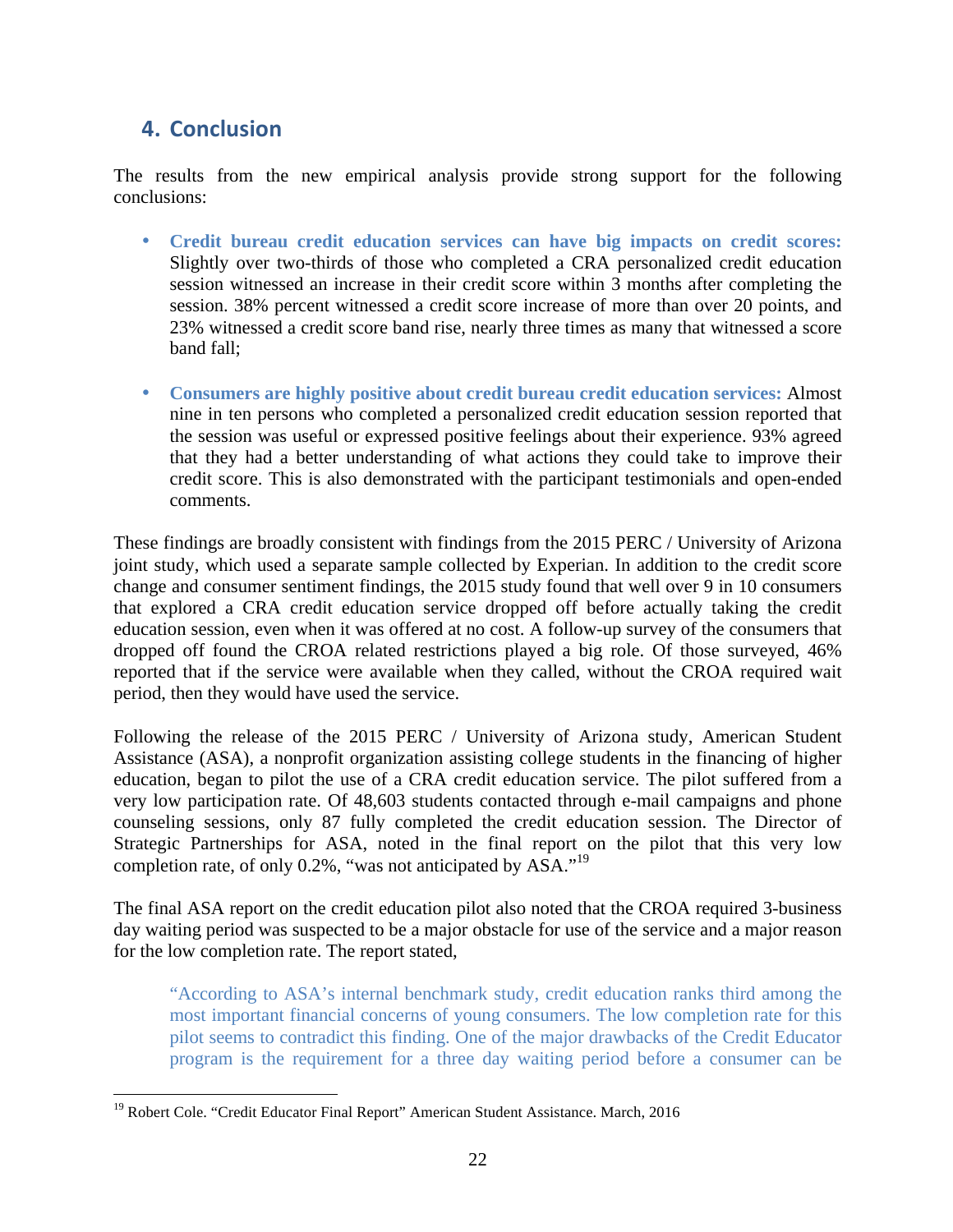counseled on their personal credit. This was seen as a significant barrier to completing a session. First, there were multiple steps in the process including acting on their own student loan issues, scheduling an appointment for a future credit counseling session and finally meeting with an Experian agent. Typically, this population of young consumers is used to on-demand service and waiting three days may have been too complicated and at variance from their usual method of gaining personal financial information.<sup>520</sup>

As many recent studies by government agencies, consumer advocacy groups, and industry have demonstrated, a large segment of the credit eligible population in the United States is confused about credit reports and credit scores. This is especially true for younger and lower-income Americans who together comprise a large majority of the Credit Invisible population in the United States. Both of these groups tend to have well below average credit scores and would greatly benefit from access to personalized credit education services offered by the nationwide credit bureaus.

In this context, lawmakers should be bending over backward to promote market responses to this large unmet need.

CROA was never designed to interrupt the conversation between consumers and nationwide credit bureaus. Clearly, Congress has long been promoting this conversation and recent court rulings are contrary to the spirit and intent of Congress in this regard. National credit bureaus are not trying to scam consumers and take money from them without delivering value—as so many credit repair organizations did and continue to do despite the enactment of CROA. Further, imposing CROA on national credit bureaus offers no additional consumer protections—national credit bureaus are already heavily regulated by the CFPB, the FTC, states attorney's general, and state banking regulators. Should national credit bureaus mislead or deceive consumers in any fashion regarding their personalized credit education services, the FTC and CFPB can act for violations of Unfair, Deceptive, or Abusive Acts and Practices (UDAAPs). Further, none of the national credit bureaus have ever been subject to an administrative enforcement action against them for violations of CROA nor has there been a single court ruling finding consumer harm resulting from national credit bureau CROA violations.

In summary, there is no plausible reason to subject nationwide credit bureaus to CROA. This position is neither supported by reason nor by fact. Quite the contrary! All available evidence suggests that a large segment of the American population is being harmed when CROA is applied to nationwide credit bureaus. CROA requirements—including a lengthy and intimidated legal disclaimer and a mandatory 3-business day wait before receiving the service—act as major barriers between consumers and credit bureaus, deterring all but the most committed consumers from benefitting by engaging a national credit bureau to answer their questions.

The authors of this report urge Congress to take measures to exempt the three nationwide credit bureaus from CROA. We believe they are uniquely positioned to deliver significant and demonstrated value to consumers who greatly need personalized credit education services. These three firms have a legal requirement to maintain accurate data and will not act to compromise the

<sup>&</sup>lt;sup>20</sup> Robert Cole. "Credit Educator Final Report" American Student Assistance. March, 2016